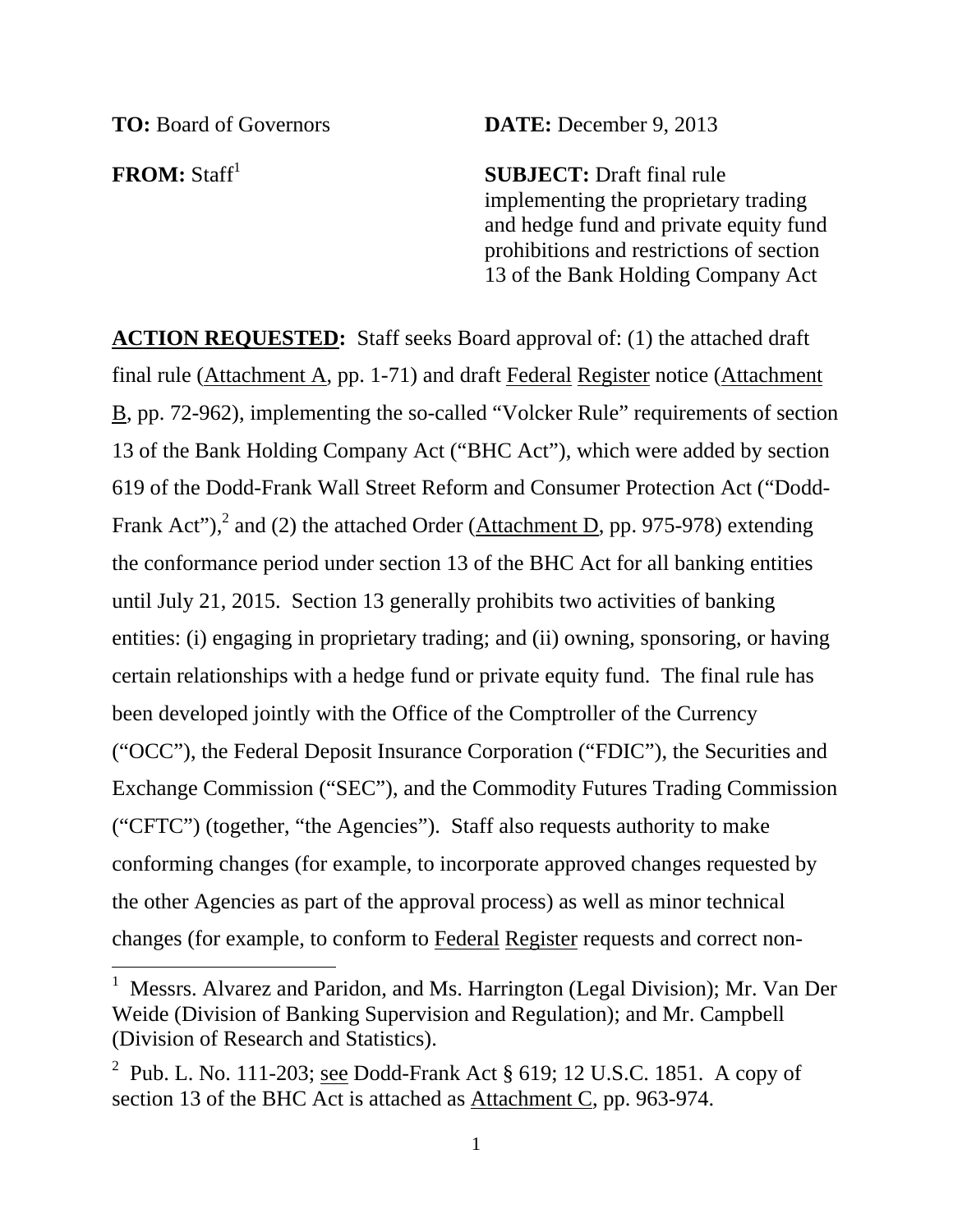substantive errors in the documents) to the attached draft final rule and draft

Federal Register notice.

**EXECUTIVE SUMMARY:** To implement the requirements of section 13 of the

BHC Act, the final rule would:

- Prohibit any banking entity from engaging in proprietary trading. Under the statute, proprietary trading involves acquiring or taking positions as principal in any security, derivative, option or contract for sale of a commodity for future delivery for the purposes of selling the security or position in the near term or otherwise with the intent to resell to profit from short-term price movements. This prohibition is subject to exemptions for underwriting, market making-related activities, risk mitigating hedging, activities of foreign banking entities solely outside the U.S., and certain other activities;
- •Require firms with significant trading operations to report to the relevant Agency a number of quantitative measurements that are designed to assist the Agencies and banking entities in identifying prohibited proprietary trading that might occur in the context of exempt activities;
- Prohibit any banking entity from acquiring or retaining an ownership interest in, or having certain relationships with, a hedge fund or private equity fund ("covered fund"), subject to exemptions for investments made in connection with organizing and offering a covered fund, making and retaining *de minimis* investments in a covered fund, activities of foreign banking entities solely outside the U.S., and certain other activities; and
- •Require banking entities to establish an internal compliance program designed to help ensure and monitor compliance with the prohibitions and restrictions of the statute and the final rule.

The draft final rule includes a number of elements intended to reduce the burden of the final rule on smaller, less-complex banking entities by limiting the requirements of various compliance program and reporting requirements on these banking entities. For example, the draft final rule limits the scope of banking entities that are required to report quantitative measurements to those with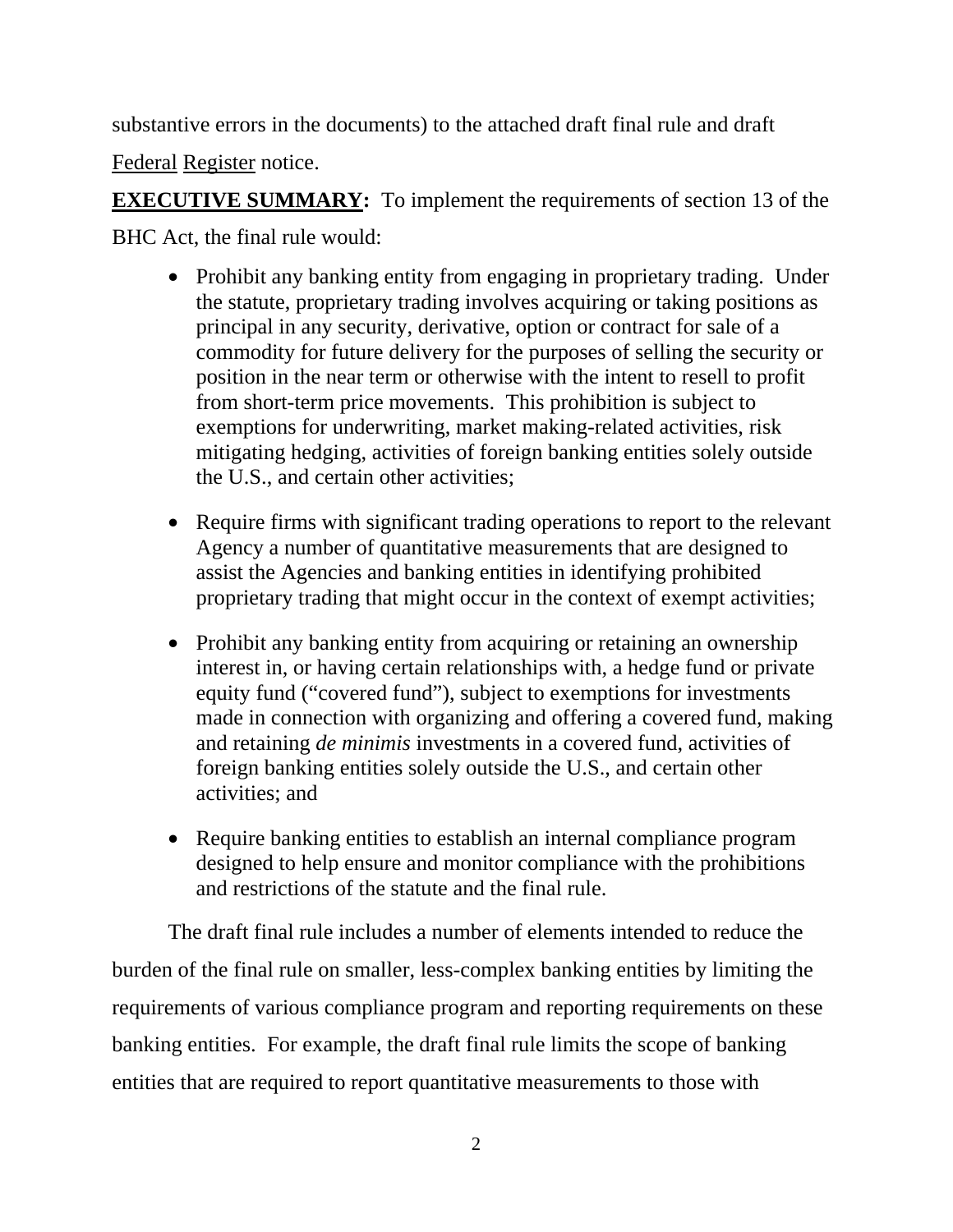significant trading activities. The draft final rule also allows smaller banking entities to implement simpler compliance programs and does not impose a compliance program requirement on banking entities that do not engage in activities or investments (other than trading in government obligations) covered by section 13 and the final rule.

**DISCUSSION:** Section 13 of the BHC Act generally prohibits any "banking entity" from engaging in proprietary trading and acquiring or retaining an ownership interest in, sponsoring, or having certain relationships with a covered fund, subject to certain exemptions.<sup>3</sup> The term "banking entity" includes: (i) any insured depository institution; (ii) any company that controls an insured depository institution (including a bank holding company ("BHC") and savings and loan holding company ("SLHC"), or any other company that controls an insured depository institution but that is not a BHC or SLHC, such as the parent company of an industrial loan company); (iii) any foreign bank that is treated as a bank holding company for purposes of section 8(a) of the International Banking Act of 1978 (e.g., any foreign bank operating a branch or agency in the U.S.); and (iv) any affiliate or subsidiary of any of the foregoing (e.g., a broker-dealer subsidiary of a BHC).

<sup>&</sup>lt;sup>3</sup> See 12 U.S.C. § 1851(a)(1). Section 13 of the BHC Act also provides that nonbank financial companies designated by the Financial Stability Oversight Council ("Council") that engage in proprietary trading activities or make investments in covered funds may be made subject by the appropriate Agency or Agencies to additional capital requirements or quantitative limits although such companies are not subject to the prohibitions in section 13 that apply to banking entities generally. See id. at  $\S$  1851(a)(2) and (f)(4). Two of the three firms that have been designated by the Council currently control an insured depository institution, and are, therefore, banking entities subject to the final rules. Staff is exploring whether the third entity engages in any activity that would be subject to section 13 of the BHC Act, and will propose action consistent with that section if appropriate and applicable.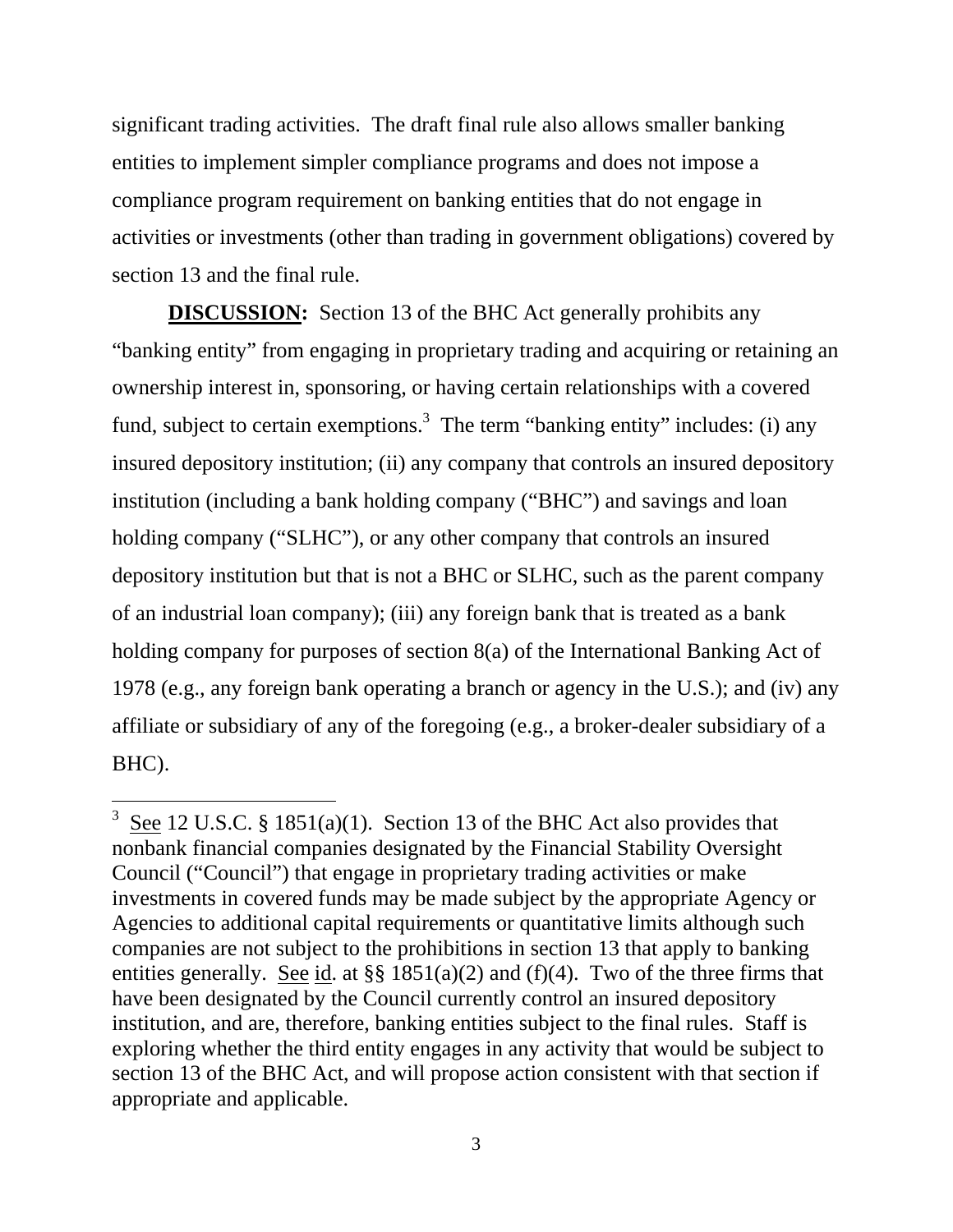of the BHC Act is divided among the Board, OCC, FDIC, SEC, and CFTC. $<sup>4</sup>$ </sup> Authority for developing and adopting regulations to implement section 13 Section 13 of the BHC Act became effective on July 21, 2012.<sup>5</sup>

In October 2011, the Board, OCC, FDIC and SEC sought public comment on a proposed regulation implementing the provisions of section 13 of the BHC Act.<sup>6</sup> The period for filing public comments on this proposal was extended until February 13, 2012. On January 11, 2012, the CFTC requested comment on a substantially similar proposed rule and invited public comment through April 16, 2012<sup>7</sup>

The Agencies received over 18,000 comments addressing a wide variety of aspects of the proposal, including regarding the definitions in the proposal, the scope of the exemptions for market making-related activities and risk-mitigating hedging activities, the limits on covered fund activities and investments, the use of metrics, and the compliance and reporting burden. The vast majority of these comments were from individuals using a version of a short form letter to express

See 12 U.S.C. § 1851(b)(2). Under section  $13(b)(2)(B)$  of the BHC Act, rules implementing section 13 with respect to insured depository institutions must be issued jointly by the Board, the OCC, and the FDIC. The Board is granted authority to issue implementing rules with respect to any company that controls an insured depository institution, any company that is treated as a bank holding company for purposes of section 8 of the International Banking Act, any nonbank financial company designated by the Council, and any subsidiary of any of the foregoing (other than a subsidiary supervised by the OCC, FDIC, SEC or CFTC). The SEC and CFTC, respectively, issue rules with respect to any entity for which it is the primary financial regulatory agency. See id. The Secretary of the Treasury is responsible for coordinating the Agencies' rulemakings under section 13 of the BHC Act. See id. at § 1851(b)(2)(B)(ii).

 $5$  See 12 U.S.C. § 1851(c)(1).

 $6$  See 76 FR 68,846 (Nov. 7, 2011).

 $7 \text{ See } 77 \text{ FR } 8332 \text{ (Feb } 14, 2012).$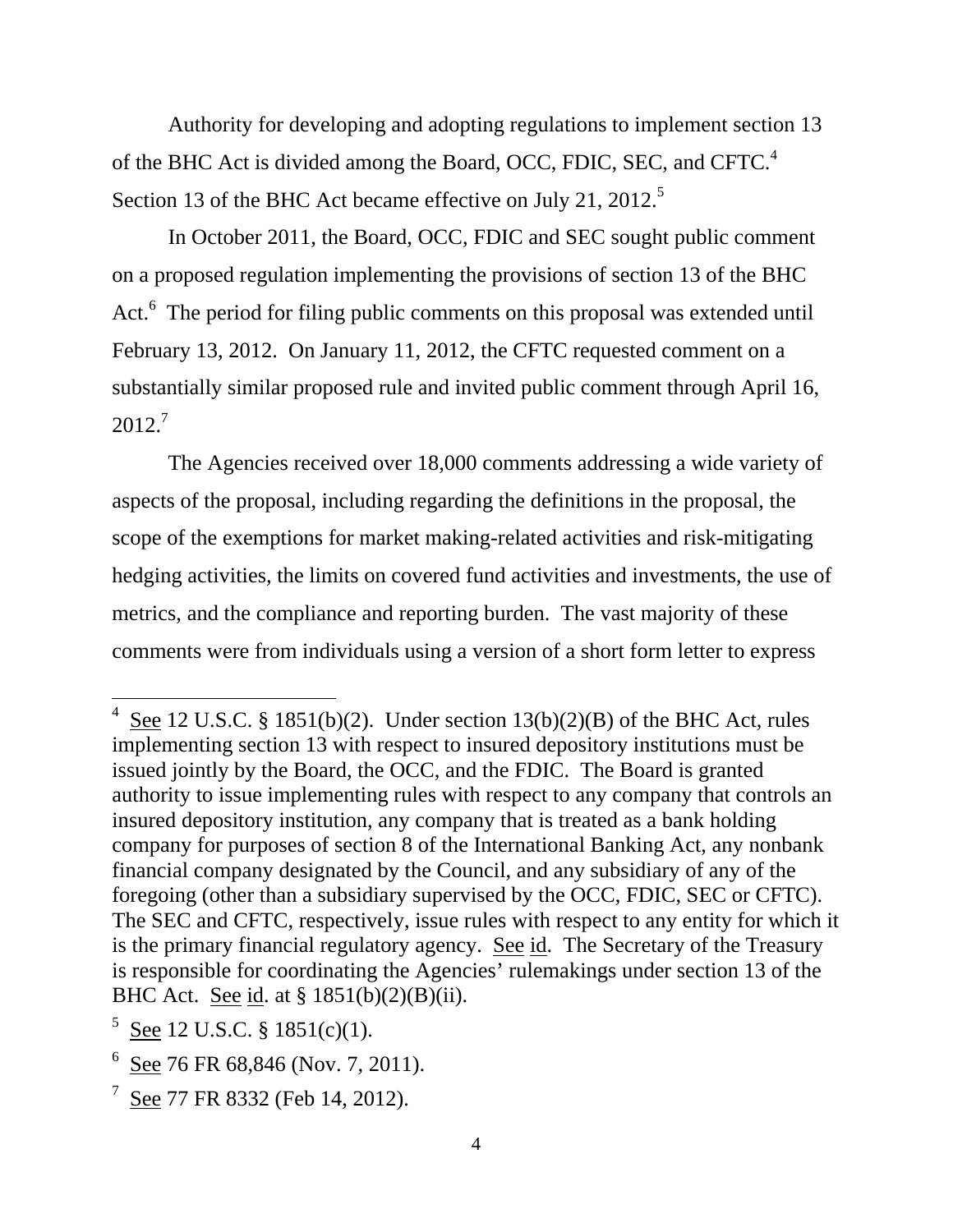available on the Agencies' public websites. $8<sup>8</sup>$ support for the proposal. Nearly 500 comment letters were substantive and unique comment letters from the public, including from members of Congress, domestic and foreign banking entities and other financial services firms, trade groups representing banking, insurance, and the broader financial services industry, U.S. state and foreign governments, consumer and public interest groups, and individuals. The staffs of the Agencies met with a number of these commenters to understand issues relating to the proposal, and summaries of these meetings are

While many commenters generally expressed support for the broader goals of the proposal, a number of commenters criticized specific aspects of the proposal or suggested modifications to various sections of the proposal. Many commenters expressed concerns about the potential costs and burdens of various aspects of the proposal, particularly for smaller, less-complex banking entities. Some commenters also requested additional time to develop and implement compliance programs and to conform their activities and investments to the requirements of section 13. Staff has reviewed the comments received in response to the proposal and worked with the staffs of the other Agencies to modify the proposal to address commenter concerns in a manner consistent with the statute and its purposes.<sup>9</sup>

#### A. Prohibition on Proprietary Trading

 $\overline{a}$ 

The prohibition in section 13 on engaging in proprietary trading covers "engaging as principal for the trading account of the banking entity in any transaction to purchase, sell, or otherwise acquire or dispose of" any security, derivative, or commodity future, or other financial instrument determined by rule

<sup>8</sup> See, e.g., http://www.federalreserve.gov/newsevents/reform\_systemic.htm.

<sup>9</sup> A summary of the comments may be found in the Secretary's Office.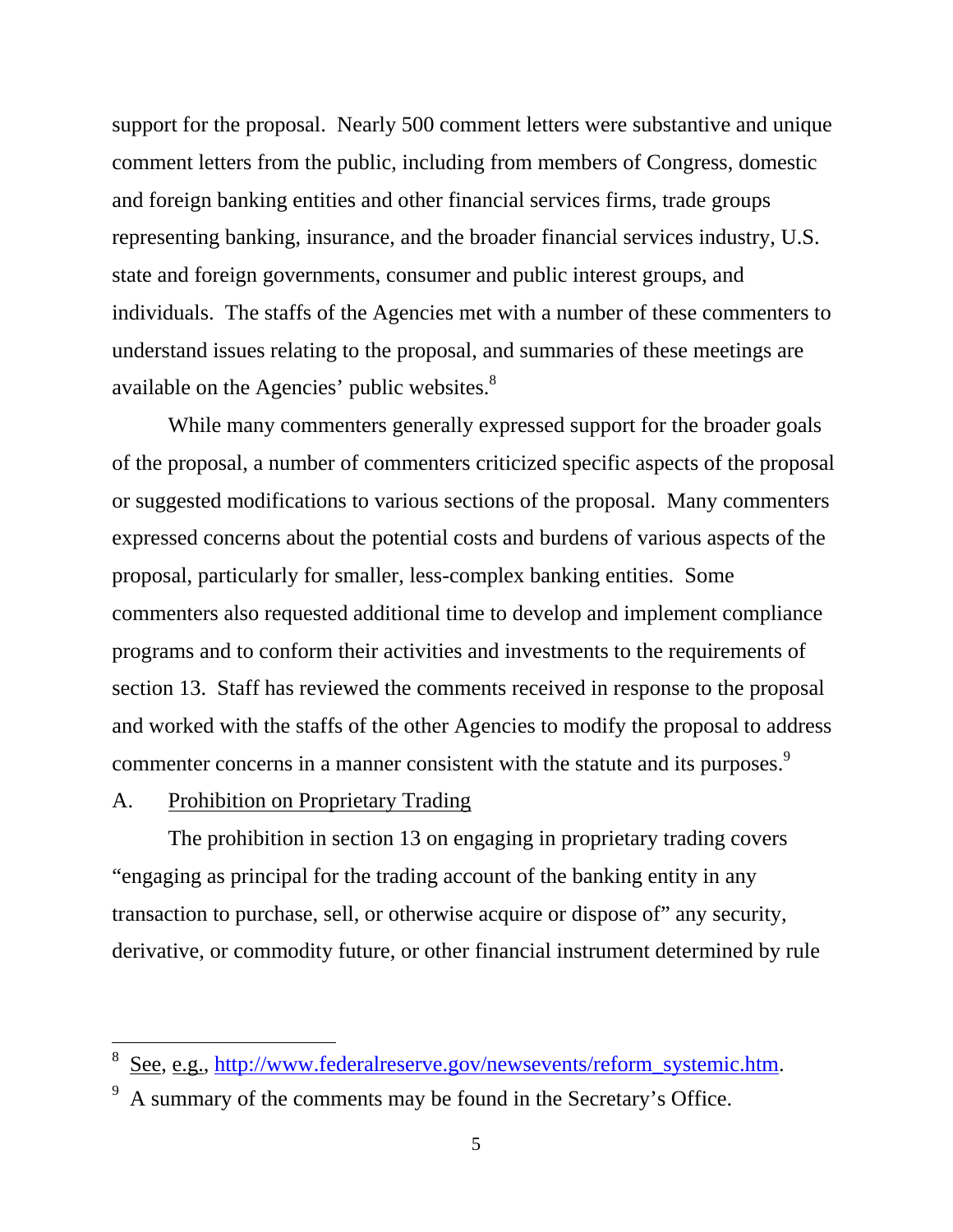to be covered.10 The statute covers only positions held in a "trading account." The statute defines "trading account" as any account used to hold a financial instrument "principally for the purpose of selling in the near-term (or otherwise with an intent to resell in order to profit from short-term price movements)."<sup>11</sup>

trading purposes. $13$ Similar to the statutory definition, the final rule defines "trading account" as any account that is used to take positions principally for the purpose of short-term resale, benefitting from short-term price movements, locking in short-term arbitrage profits, or hedging another trading account position.<sup>12</sup> Under the final rule, this would include any account that holds a financial instrument that is both a covered position and a trading position (or a related hedge) under the market risk capital rules, if the banking entity is an insured depository institution, BHC, or SLHC subject to those rules. Trading account also includes any account of a registered securities dealer, swaps dealer or security-based swaps dealer in the U.S. or entity that engages in the business of such a dealer outside of the U.S. For additional clarity, the final rule includes a presumption that a position held for fewer than 60 days is considered to be held in a trading account, unless the banking entity can demonstrate that the position was not acquired principally for short-term

As in the statute, under the final rule only positions taken by a banking entity as principal are covered by the statute and final rule. Moreover, the statute and

 $\overline{a}$ 

<sup>12</sup> See final rule § \_\_.3(b) (p. 6 of <u>Attachment</u> A). The final rule also includes within the definition of trading account all positions held by securities and derivatives dealers in connection with their dealing activities. See final rule  $\S$  \_\_.3(b)(1)(iii); Attachment B (pp. 31-44 of Attachment B).

<sup>13</sup> See final rule § \_\_.3(b)(2) (p. 7 of <u>Attachment A</u>); Attachment B (pp. 44-48 of Attachment B).

 $10$  See 12 U.S.C. § 1851(h)(4).

See id. at  $§$  1851(h)(6).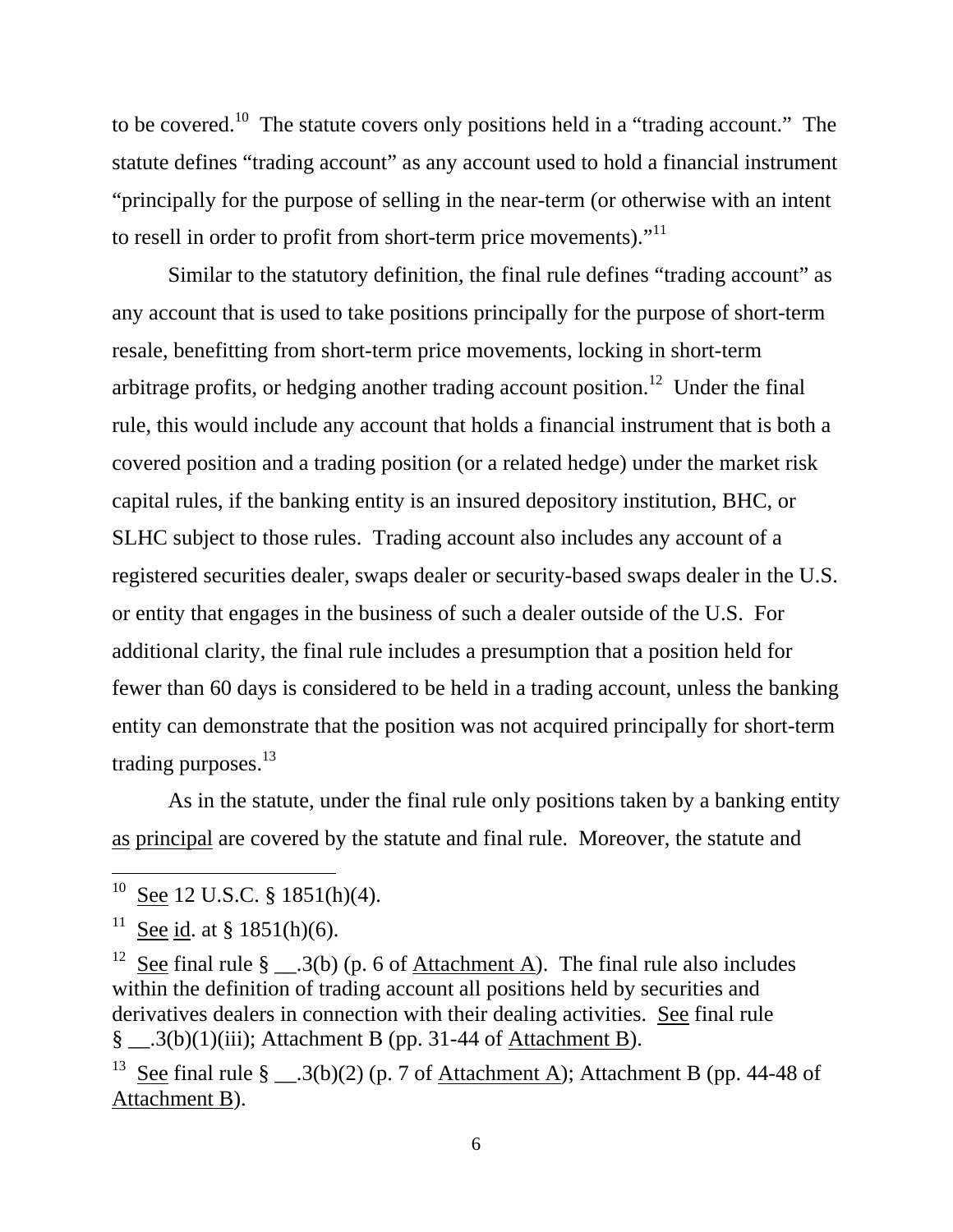final rule cover only positions held with short-term intent. Accordingly, and consistent with the language and purpose of section 13, the final rule does not include within the prohibition on proprietary trading activity such as clearing, liquidity management, transactions in satisfaction of debts previously contracted, or other types of transactions that do not involve an intent by the banking entity to resell in order to profit from short-term price movements.<sup>14</sup> However, in order to limit the potential misuse of these exclusions through the mischaracterization of proprietary trading activity, the final rule imposes a number of limits and requirements on these exclusions that are designed to ensure that a banking entity does not engage in prohibited proprietary trading through these types of activities.

proprietary trading.<sup>15</sup> The final rule uses the term "financial instrument" to describe the types of instruments subject to the proprietary trading prohibition. Consistent with the statute, a "financial instrument" includes any security, commodity forward, or derivative, but does <u>not</u> include loans, spot commodities or spot foreign exchange or currency. The term "derivative" is defined for these purposes to include a wide variety of derivative transactions and instruments, including foreign exchange swaps and forwards, making these instruments subject to the prohibition on

## **Exempt trading activities**.

 $\overline{a}$ 

The statute provides exemptions from the prohibition on proprietary trading for a number of trading activities, including exemptions for:

• Trading in U.S., State, municipal and government sponsored entity ("GSE") obligations;

<sup>&</sup>lt;sup>14</sup> See final rule § \_\_.3(d) (pp. 7-9 of <u>Attachment A</u>); Attachment B (pp. 55-80 of Attachment B).

<sup>&</sup>lt;sup>15</sup> See final rule § \_\_.2(h) (pp. 3-4 of <u>Attachment A</u>); Attachment B (pp. 48-55 of Attachment B).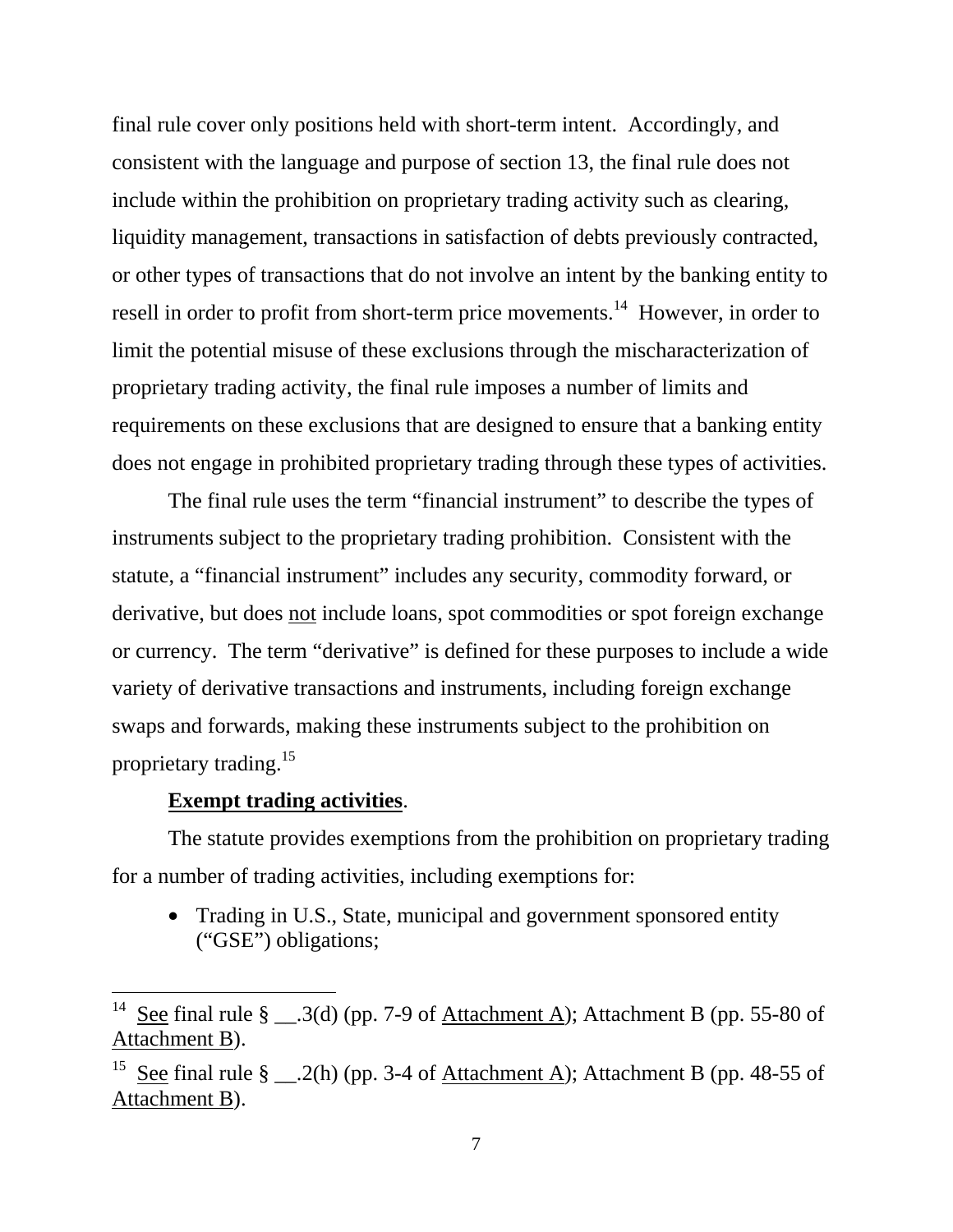- •Underwriting and market making-related activities that are designed not to exceed the reasonably expected near term demands of clients, customers, and counterparties;
- •Risk-mitigating hedging activities of the banking entity;
- Transactions on behalf of customers;
- •Trading for the general account of a registered insurance company; and
- Trading by a foreign banking entity solely outside of the United States.<sup>16</sup>

In addition to these statutory exemptions, section  $13(d)(1)(J)$  permits the Agencies to exempt, by rule, any other activity the Agencies determine promotes and protects the safety and soundness of banking entities and the financial stability of the United States.<sup>17</sup>

**1. Market-making related activities**. Consistent with the statute, the final rule exempts market making-related activities from the prohibitions on proprietary trading. The final rule includes a number of requirements designed to ensure that exempt market making-related activity is genuinely client-facing and designed not to exceed the reasonably expected near-term demands of clients, customers, or counterparties.18 This aspect of the final rule requires that any banking entity relying on the market-making exemption:

 •Routinely stand ready to purchase and sell one or more types of financial instruments for its own account in commercially reasonable amounts and throughout market cycles taking account of the liquidity, maturity and depth of the market for the relevant financial instruments;

 $^{16}$  See 12 U.S.C. § 1851(d)(1).

<sup>&</sup>lt;sup>17</sup> See id. at § 1851(d)(1)(J).

<sup>&</sup>lt;sup>18</sup> See final rule § \_\_.4(b) (pp. 13-15 of Attachment A); Attachment B (pp. 140-317 of Attachment B).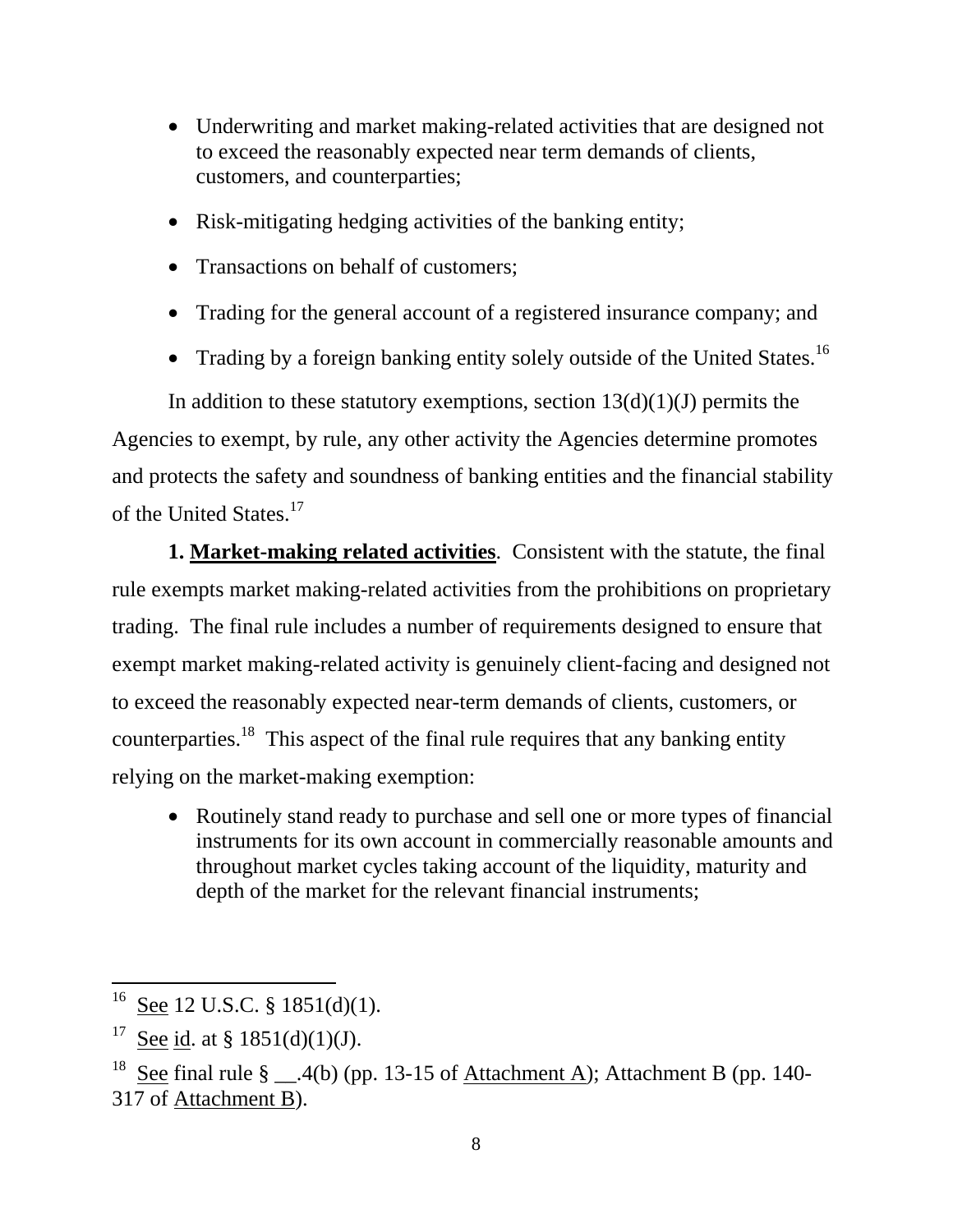- •Ensure that the amount, types, and risks of the financial instruments in the trading desk's market-maker inventory are designed not to exceed, on an ongoing basis, the reasonably expected near term demands of clients, customers, or counterparties, based on the liquidity, maturity, and depth of market and demonstrable analysis of historical and projected customer demand (exclusive of trading with other large market-making competitors);
- •Establish and comply with written policies and procedures that include:
	- oA description of the financial instruments the trading desk makes a market in;
	- oThe actions the trading desk will take to demonstrably reduce or otherwise significantly mitigate promptly the risks of its financial exposure;
	- oLimits for each desk on its market-maker inventory, financial exposures, allowable risks, and market-making hedging activities;
	- oAuthorization and escalation procedures for trading activity that would exceed the trading desk's limits; and
	- oAppropriate internal controls and monitoring of compliance with limits by each trading desk;
- •Compensate the relevant employees in a way that does not reward or incentivize prohibited proprietary trading; and
- •Be appropriately registered as a dealer under relevant securities or commodities laws. $1\frac{1}{2}$

Many commenters objected to the proposed requirement that market-making activities be designed to generate revenues primarily from fees or other customer revenues. Commenters also requested that the final rule more clearly permit market making-related activities in different asset classes and under a variety of market conditions. After considering these comments, the final rule does not require that market making-related activities be designed to generate revenues primarily from fees or other customer revenues; however, the final rule requires

 $19$  See id.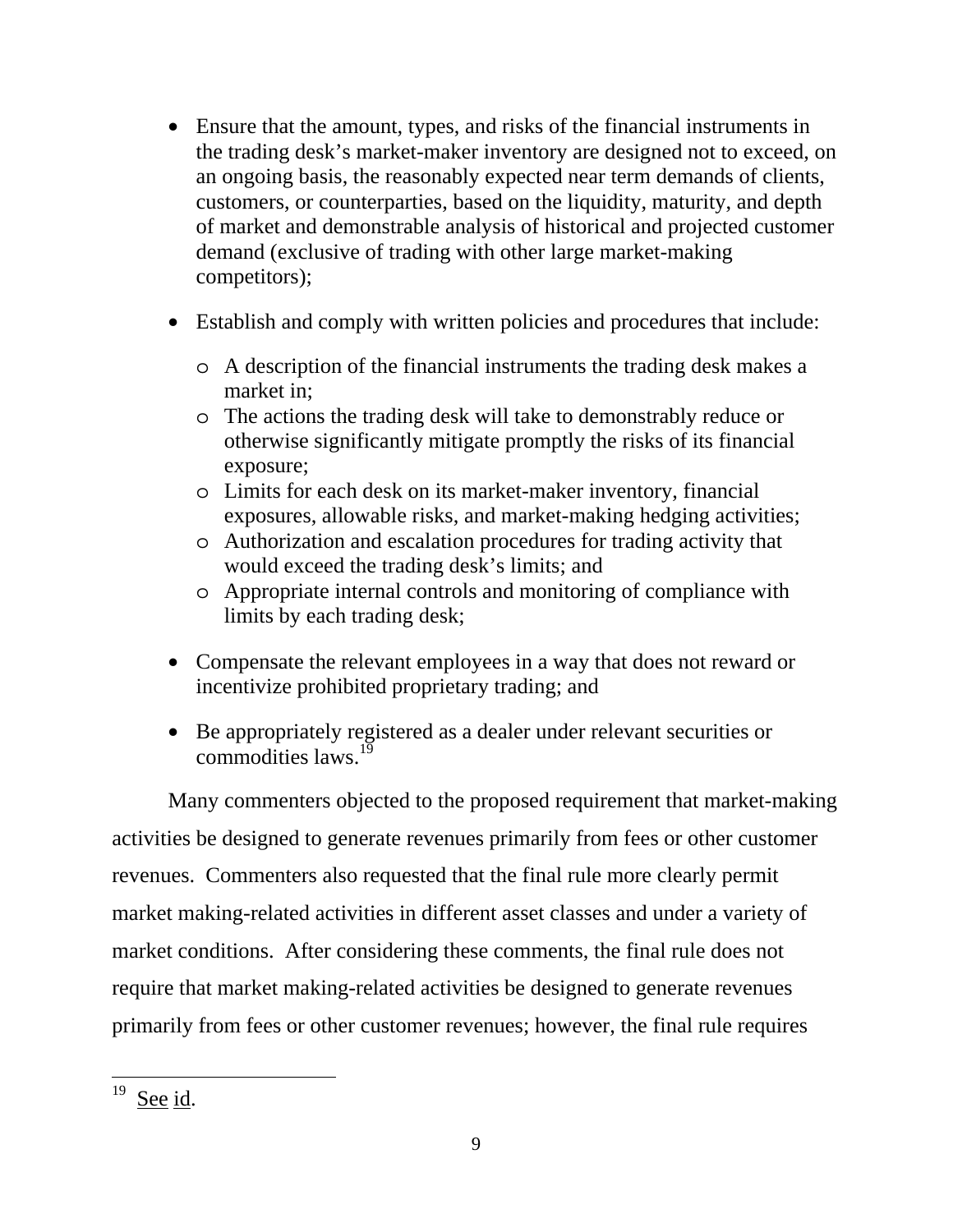facilitate and provide customer intermediation. Additionally, the final rule more banking entities with significant trading activities to report data regarding patterns of revenue generation by market-making trading desks involved in market-making activities that may warrant further review of the desk's activities and may be informative over time about whether a market maker's activities are designed to clearly indicates that a banking entity may engage in market-making in different types of asset classes and that market making-related activity may vary based on the liquidity, maturity, and depth of the market for the particular financial instrument.<sup>20</sup>

The final rule makes clear that dealers in securities, derivatives, and other financial instruments may continue to act as principal when making markets. The preamble to the final rule also explains that the market-making exemption (and in some cases the statutory exemption for underwriting activities explained below) permits banking entities to engage in primary dealer activities, act as an authorized participant for exchange traded funds, and act as a block positioner, in each case to the extent otherwise permitted under applicable law and in accordance with the framework governing market making-related (or underwriting, as relevant) activities contained in the final rule. The final rule does not mandate a shift to an agency model whereby dealers could act only in the capacity of broker or agent, nor does it prescribe standardized regulatory limits on the amount of inventory or principal risk that a market maker may retain (though, as noted above, the rule requires the banking entity to establish and enforce these types of limits).

**2. Underwriting activities**. As provided in the statute, the final rule exempts securities underwriting activities. As with market making-related activities, the underwriting exemption is subject to a number of requirements

<sup>&</sup>lt;sup>20</sup> See final rule § \_\_.4(b)(2)(i) (pp. 13-14 of <u>Attachment A</u>); Attachment B (pp. 155-157, 186-187 of Attachment B).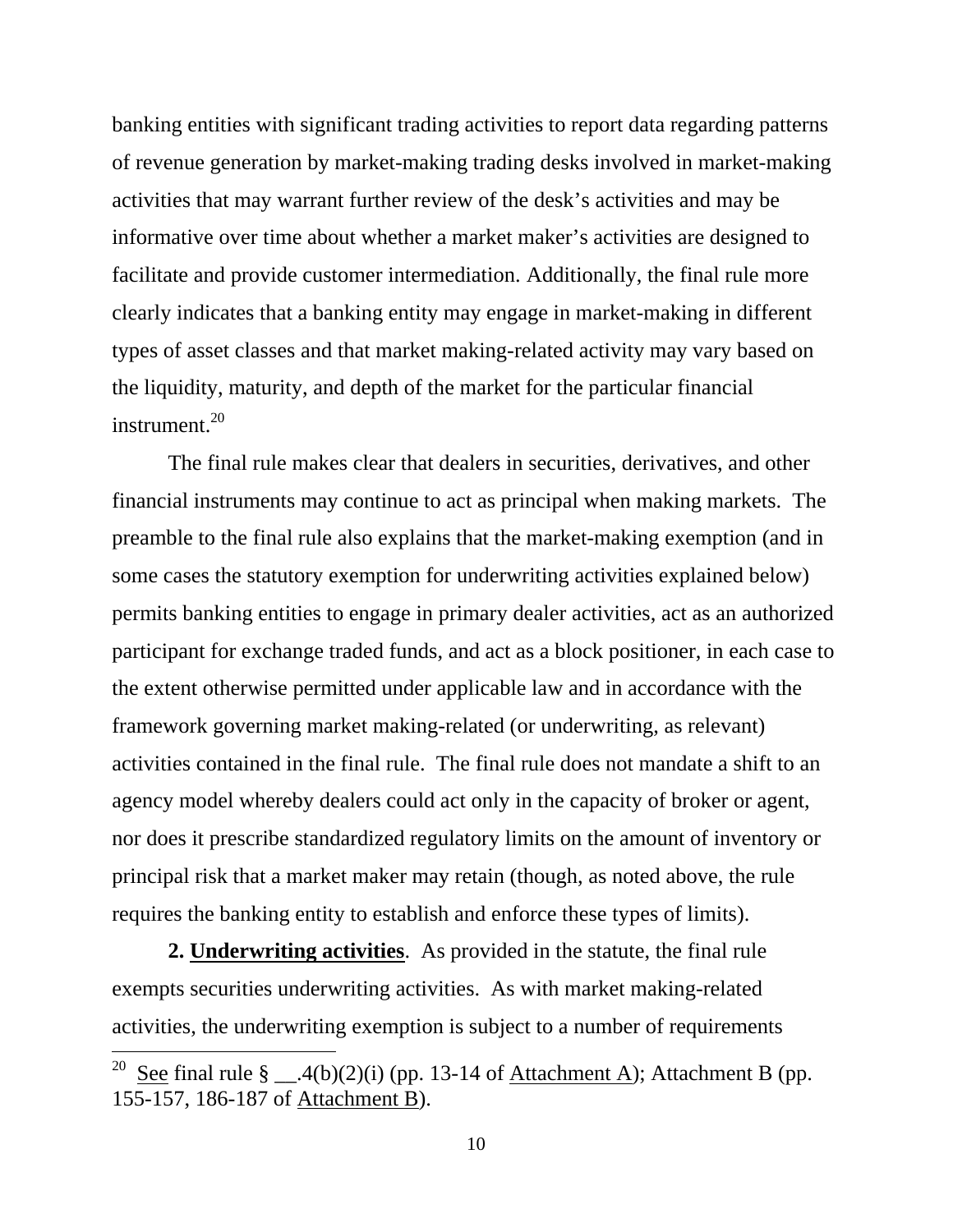designed to ensure that exempt underwriting activity is genuinely client-facing and designed not to exceed the reasonably expected near-term demands of clients, customers, or counterparties.<sup>21</sup> For example, the final rule limits the underwriting exemption to the distribution of securities; requires a compliance program with limits on inventory, exposures and the period of time a security may be held; and requires the banking entity to dispose of its underwriting position within a reasonable period.

**3. Risk-mitigating hedging activity**. The final rule incorporates the statutory exemption for risk-mitigating hedging activity, subject to a number of requirements designed to ensure that the exemption permits only hedging that is risk-mitigating and related to identifiable financial positions of the banking entity. These limitations include requirements that any permitted hedging activity, at the inception of the hedge, be designed to reduce or otherwise significantly mitigate and demonstrably reduce or otherwise significantly mitigate one or more specific, identifiable risks to the banking entity in connection with and related to positions, contracts or other holdings of the banking entity. Additionally, the hedging activity may not give rise, at the inception of the hedge, to any significant new or additional risk that is not itself hedged contemporaneously in accordance with the hedging exemption, and hedging activity must be monitored and managed over time.<sup>22</sup> The final rule also requires that the banking entity compensate employees engaged in hedging activity in a way that does not reward or incentivize prohibited proprietary trading.

<sup>&</sup>lt;sup>21</sup> See final rule § \_\_.4(a) (pp. 11-13 of <u>Attachment A</u>); Attachment B (pp. 80-140 of Attachment B).

<sup>&</sup>lt;sup>22</sup> See final rule § \_\_.5 (pp. 16-18 of <u>Attachment A</u>); Attachment B (pp. 317-362 of Attachment B).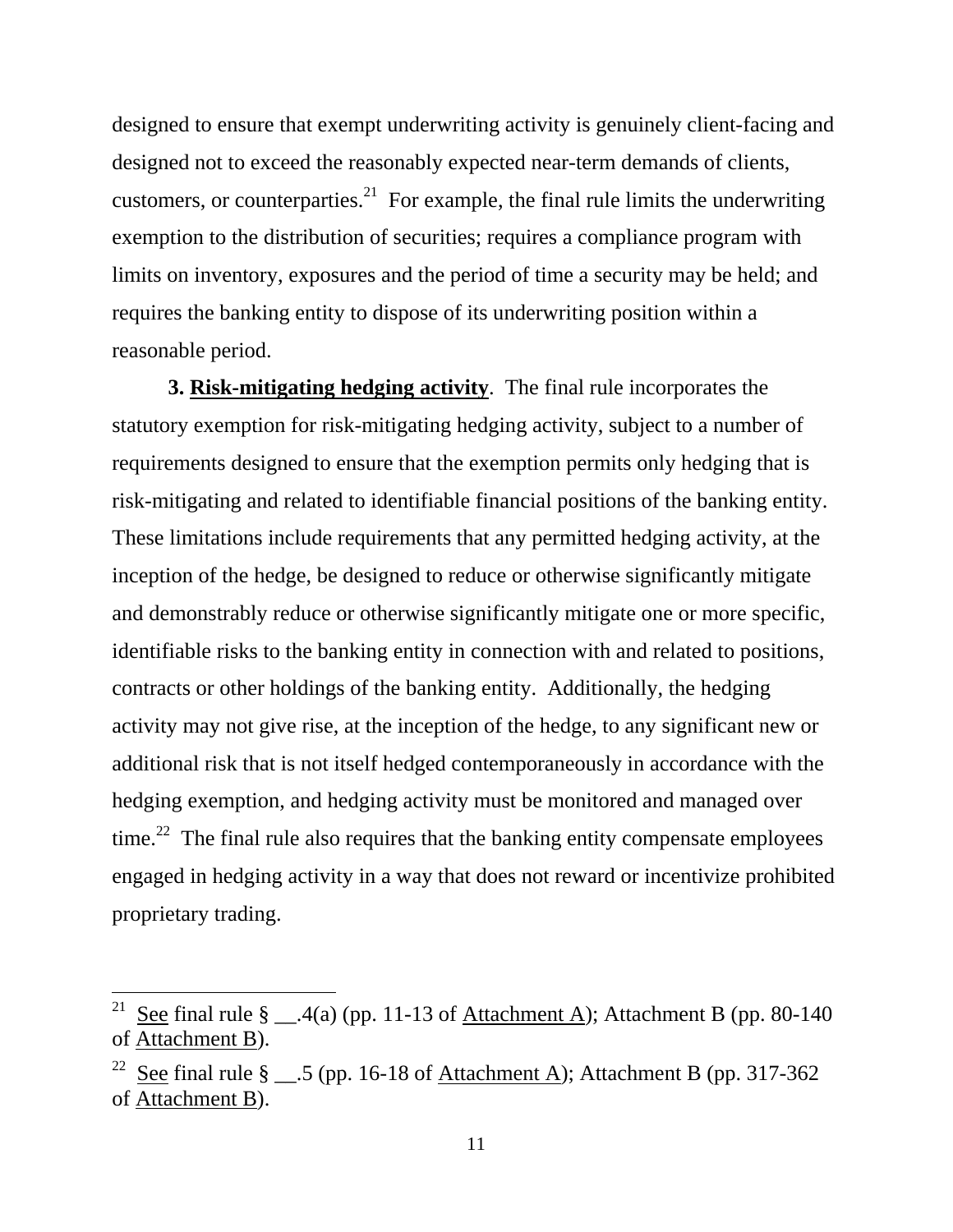Consistent with the statute, the final rule permits risk-mitigating hedging of both individual and aggregated positions, contracts or other holdings of the banking entity. However, to prevent abuse of this statutory exemption, the final rule requires that the hedging be related to identified positions, contracts and other holdings of the banking entity. The preamble explains that these requirements are designed to prevent the risk-mitigating hedging exemption from being used to engage in scenario hedging, revenue hedging, general asset-liability management or other activities not related to individual or aggregated positions, contracts or other holdings of the banking entity.

The final rule has been strengthened from the proposal in several aspects to prevent banking entities from conducting prohibited proprietary trading under the guise of hedging. Specifically, the final rule requires that hedging be conducted in compliance with a written program that documents authorized hedging instruments, positions, limits, strategies, and techniques that may be used for hedging, and that includes internal controls and ongoing monitoring and authorization procedures, including independent testing of limits and escalation procedures to exceed or change limits.

Importantly, the final rule requires a banking entity relying on this exemption to conduct analysis and independent testing to ensure that hedging positions, techniques, and strategies may reasonably be expected to demonstrably reduce or significantly mitigate risk being hedged. This analysis must include an analysis of the correlation of the hedging activity with the positions being hedged. The final rule also contains a requirement that a banking entity document hedging activity that is conducted by a unit of the banking entity other than the trading desk responsible for the position, contract, or other holding being hedged, and also document any hedging done by a trading desk using a technique, strategy or

12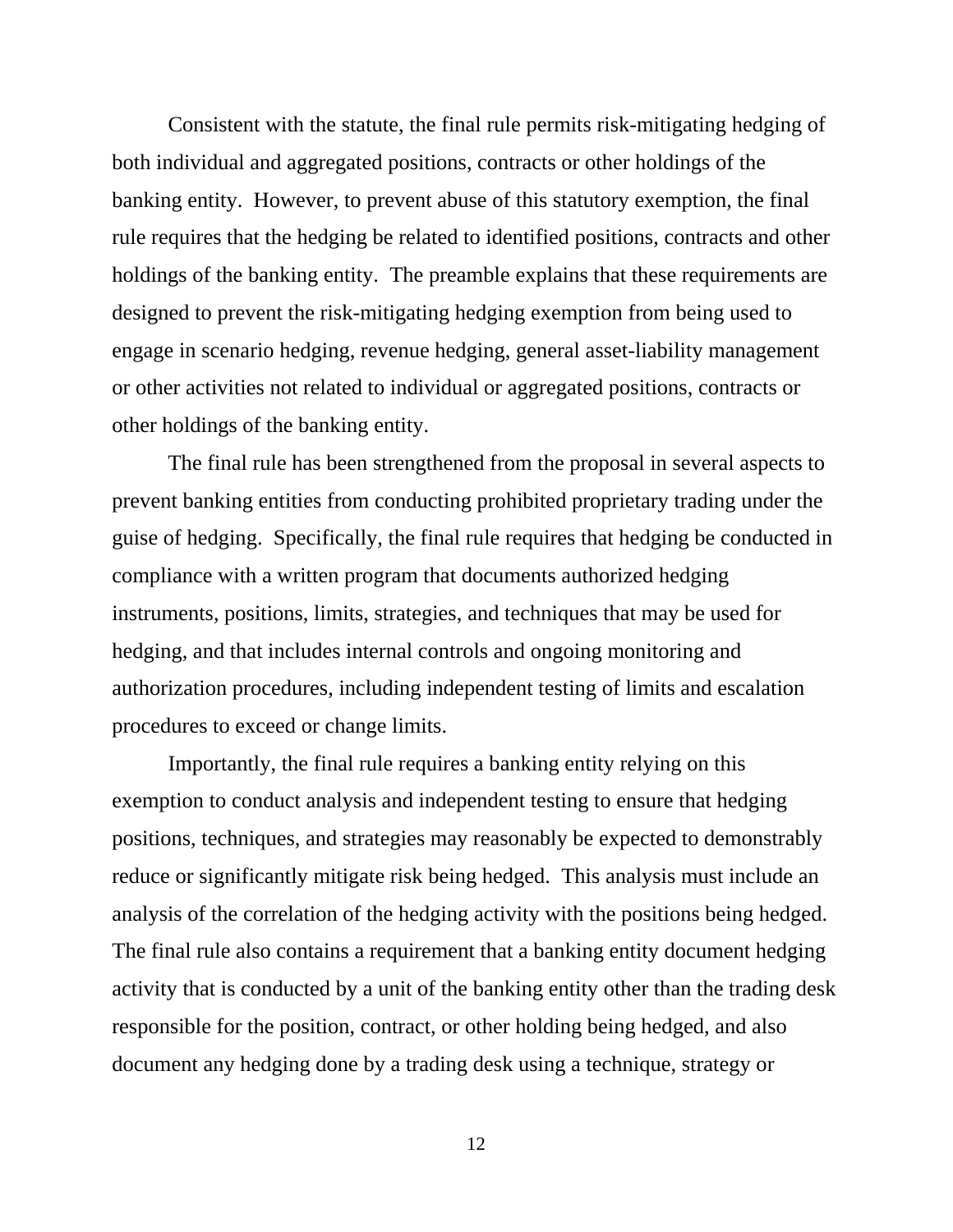instrument that is not identified in the written hedging policy governing that trading desk.

These limits and requirements are designed to prevent the type of activity conducted by banking entities in the past that involved taking large positions using novel strategies to attempt to profit from potential effects of general economic or market developments and thereby potentially offset the general effects of those events on the revenues or profits of the banking entity. The documentation requirements in the final rule support these limits by identifying activity that occurs in reliance on the risk-mitigating hedging exemption at an organizational level or desk that is not responsible for establishing the risk or positions being hedged.

 **4. Permitted liquidity management**. The final rule permits trading for purposes of liquidity management. This activity is not prohibited by the statute because the purpose of the activity is ensuring that the banking entity can meet its obligations as they come due, and the activity is not "for the purpose of selling in the near term (or otherwise with the intent to resell in order to profit from shortterm price movements)," which defines the trading activity prohibited by the statute.

To ensure that liquidity management is not proprietary trading in disguise, the final rule requires that:

- •Liquidity management be conducted in accordance with a written liquidity management plan that identifies the securities that may be used for liquidity management, the circumstances in which they may be used, and the amount, types and risks of these securities that are consistent with liquidity management;
- The securities be purchased and sold for the purpose of liquidity management and not for the purpose of short-term resale or benefitting from short-term price movements;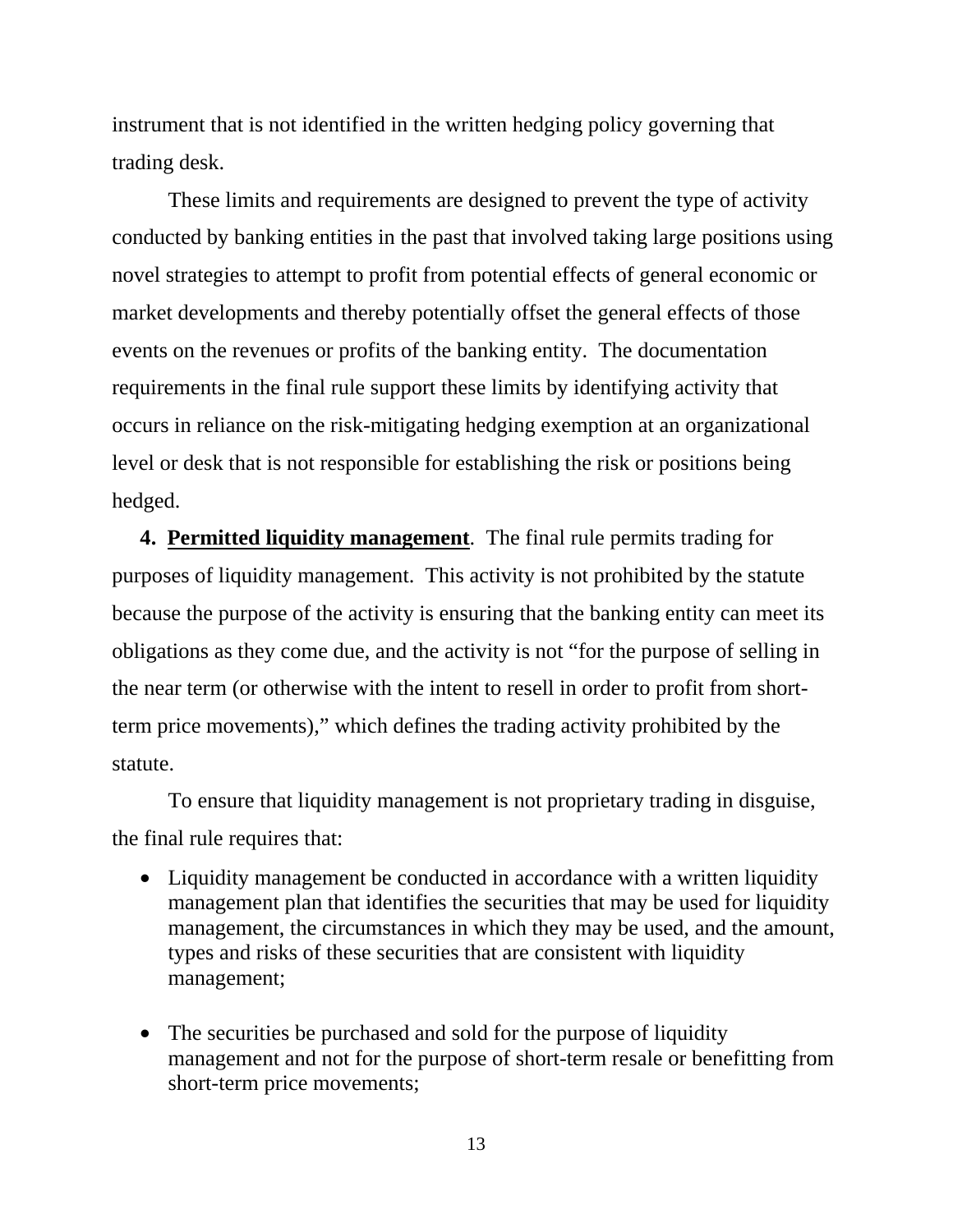- •The securities be highly liquid and limited to securities that are not expected to give rise to appreciable profits or losses in the short-term;
- •The amounts held are consistent with the near-term funding needs of the banking entity;
- •There be independent testing, internal controls and analysis that ensure that the securities are held for liquidity management purposes; and
- •The liquidity management plan and activities be consistent with the requirements of the primary Federal supervisor for the banking entity.<sup>23</sup>

5. **Insurance companies**. The statute exempts trading by a regulated insurance company or an affiliate for the general account of the insurance company. The final rule also exempts trading by an insurance company through a separate account. Trading in a separate account under the insurance laws represents trading on behalf of customers, an activity exempt under the statute. A separate account maintained by an insurance company is an account in which all the assets are legally segregated from the insurance company's other assets and all the income, profits and losses from those assets accrue to the separate account without regard to the profits, losses or assets of the insurance company. Under the final rule this exemption applies only to activity for a regulated insurance company and requires that the insurance company conduct the activity and maintain the accounts in accordance with applicable state insurance laws.<sup>24</sup>

**6. Trading by foreign banking entities**. As provided in the statute, the final rule permits foreign banking organizations to engage in proprietary trading

<sup>&</sup>lt;sup>23</sup> See final rule § \_\_.3(d)(3) (p. 8 of <u>Attachment A</u>); Attachment B (pp. 60-66 of Attachment B).

<sup>&</sup>lt;sup>24</sup> See final rule § \_\_.6(d) (pp. 19-20 of <u>Attachment A</u>); Attachment B (pp. 400-408 of Attachment B).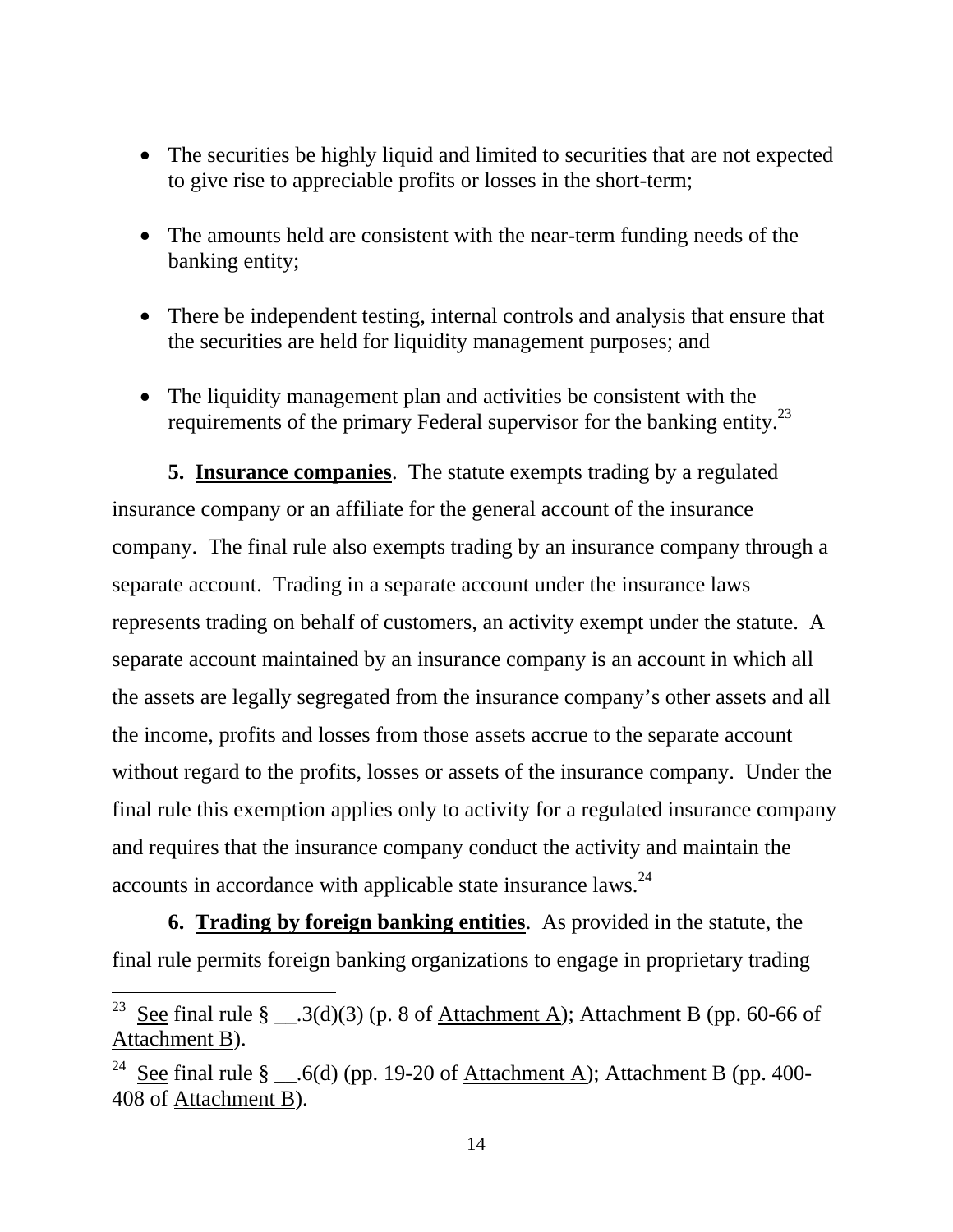"solely outside of the United States" (the "SOTUS exemption").<sup>25</sup> A number of commenters objected to the transaction-based approach to this exemption taken in the proposal as too restrictive, arguing it would cut off U.S. financial markets from foreign capital and result in U.S. financial markets moving offshore.

In response, the final rule adopts a risk-based, rather than transaction-based, approach that permits a foreign banking entity to rely on the exemption only if:

- •The foreign banking entity acts as principal in the purchase or sale outside the United States;
- •The banking entity (including relevant personnel) that makes the decision to purchase or sell is not located in the United States;
- •The purchase or sale, including any related hedging transactions, is not accounted for as principal in the United States;
- No financing for the banking entity's purchase or sale is provided by a U.S. affiliate of the foreign banking entity; and
- The purchase or sale is not conducted with or through any U.S. entity, other than on an anonymous basis on a U.S. exchange or through an unaffiliated intermediary in a transaction cleared through a U.S. central counterparty, or in a transaction with the foreign operations of a U.S. entity.<sup>26</sup>

This risk-based approach is consistent with the exemption in the statute for proprietary trading solely outside of the United States, which focuses on trading as principal (the risk of the trade) where the purpose is to benefit from short-term price movements (the purpose and decision-making for the trade). Allowing foreign banking entities to conduct proprietary trades on U.S. exchanges and

<sup>&</sup>lt;sup>25</sup> See final rule § \_\_.6(e) (pp. 20-22 of <u>Attachment A</u>); Attachment B (pp. 408-432 of Attachment B).

<sup>&</sup>lt;sup>26</sup> See final rule § \_\_.6(e)(3)(i) – (v) (p. 22 of <u>Attachment A)</u>; Attachment B (pp. 420-432 of Attachment B).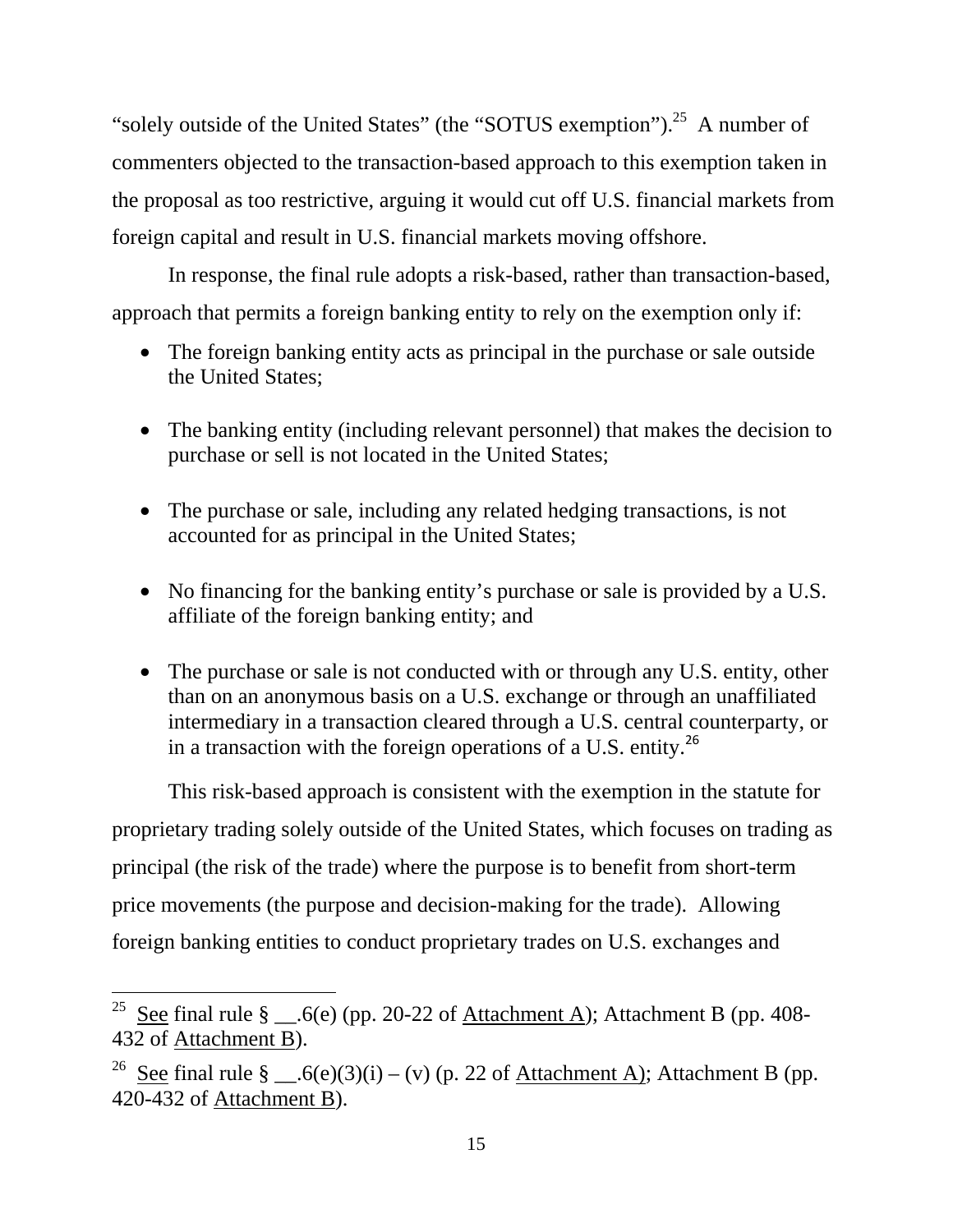clearing facilities allows these exchanges and facilities – which are generally not subject to section 13 and do not take the risks section 13 is designed to address – to serve the widest possible range of counterparties and enhances financial stability in the U.S. as well as safety and soundness. In particular, allowing access to U.S. exchanges and clearing facilities prevents the potential adverse impacts from possible reductions in competitiveness of or liquidity available on these regulated exchanges and facilities, which could also harm other U.S. market participants who trade on these exchanges and facilities. This approach is also consistent with and reinforces the goals of the central clearing framework of Title VIII of the Dodd-Frank Act.

In addition, trading on U.S. exchanges and clearing facilities promotes transparency and, conversely, prohibiting foreign banking entities from trading on U.S. exchanges and clearing facilities would likely reduce transparency for trading in financial instruments in the U.S. At the same time, to the extent U.S. intermediaries that might be a counterparty to foreign banking entities as participants in the exchange or central counterparty are U.S. banking entities subject to section 13 of the BHC Act, those U.S. banking entities would remain subject to all the restrictions of the draft final rule. Consequently, the exemption would not introduce new risks to the U.S. financial system. All of these considerations support the Agencies' exercise of their exemptive authority under section  $13(d)(1)(J)$  to allow such trading by foreign banking entities on U.S. exchanges and clearing facilities as provided in the final rule.

The statute does not make this exemption available to U.S. banking entities or their foreign subsidiaries and affiliates. By statute, the prohibition on proprietary trading applies to the consolidated, worldwide operations of U.S. firms. The foreign subsidiaries or affiliates of a U.S. banking entity may engage in trading activity with a foreign banking entity outside of the United States so long

16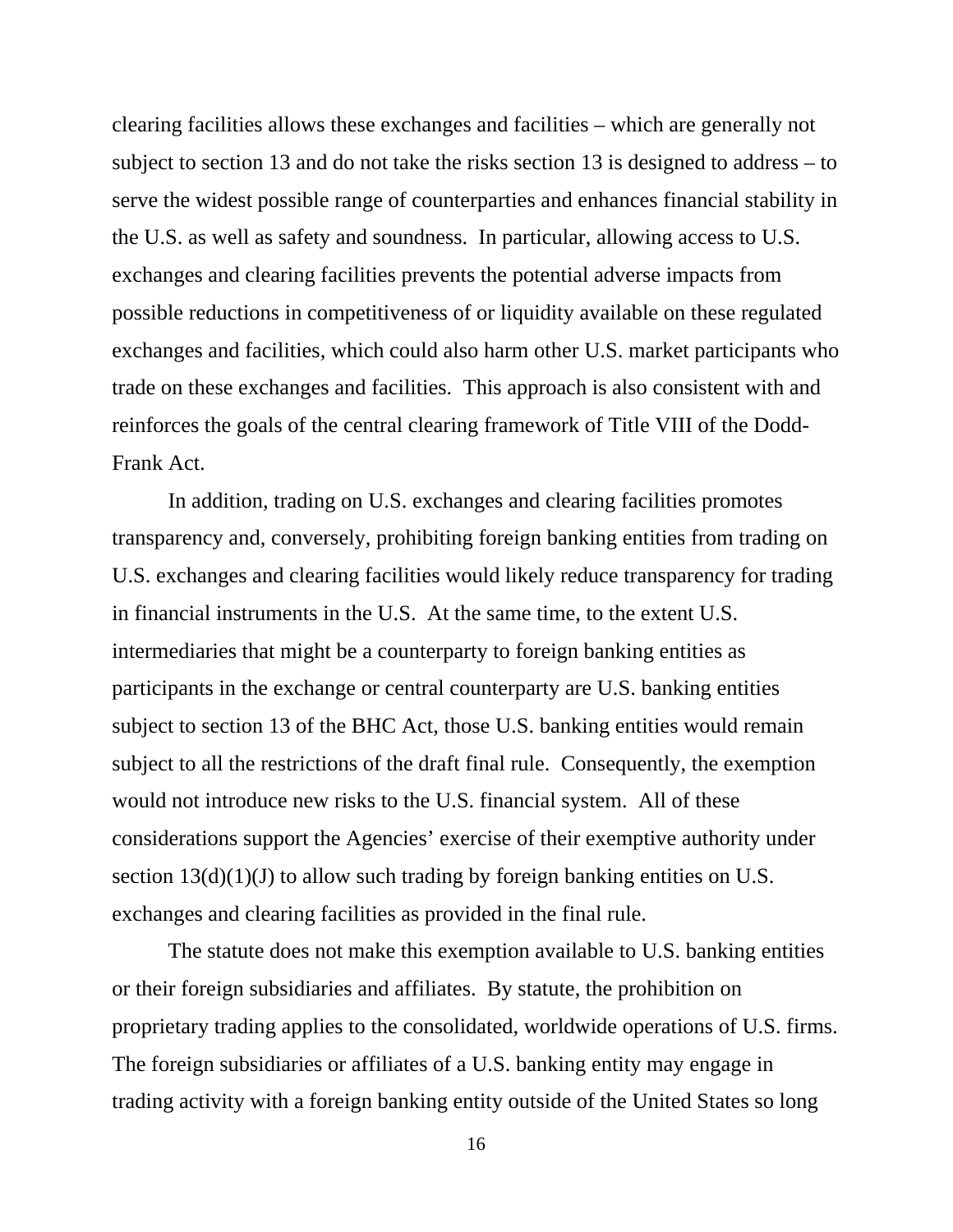as the foreign subsidiary or affiliate of the U.S. banking entity conducts the activity in accordance with the provisions of the final rule other than the SOTUS exemption.

**7. Other exempt trading activities**. Consistent with the statute, the final rule also implements exemptions for:

- Trading in U.S., State, municipal and GSE obligations, though this exemption does not extend to derivatives on those obligations; $^{27}$  and
- •Trading on behalf of customers, including trading as riskless principal, or trustee or in a similar fiduciary capacity on behalf of unaffiliated third parties;<sup>28</sup>

The final rule also provides exemptions that permit:

- Trading by the U.S. operations of a foreign banking entity, other than an insured depository institution, in obligations of the home chartering authority of the foreign banking entity (including obligations of any agency or political subdivision thereof); $29$  and
- •Trading by a foreign bank or foreign securities broker-dealer owned by a U.S. banking entity in obligations of the foreign sovereign that charters the foreign bank or foreign broker-dealer (including obligations of any agency or political subdivision thereof). $30$

These last two exemptions are provided under the discretionary authority granted the Agencies under section  $13(d)(1)(J)$  of the BHC Act. These exemptions are designed to promote and protect the safety and soundness of a banking entity and

<sup>&</sup>lt;sup>27</sup> See final rule § \_\_.6(a) (p. 18 of <u>Attachment A</u>); Attachment B (pp. 362-368, 381-388 of Attachment B).

<sup>&</sup>lt;sup>28</sup> See final rule § \_\_.6(c) (p. 19 of <u>Attachment A</u>); Attachment B (pp. 395-400 of Attachment B).

<sup>&</sup>lt;sup>29</sup> See final rule § \_\_.6(b)(1) (p. 18 of <u>Attachment A</u>); Attachment B (pp. 375-381 of Attachment B).

<sup>&</sup>lt;sup>30</sup> See final rule § \_\_.6(b)(2) (p. 19 of Attachment A); Attachment B (pp. 377-381) of Attachment B).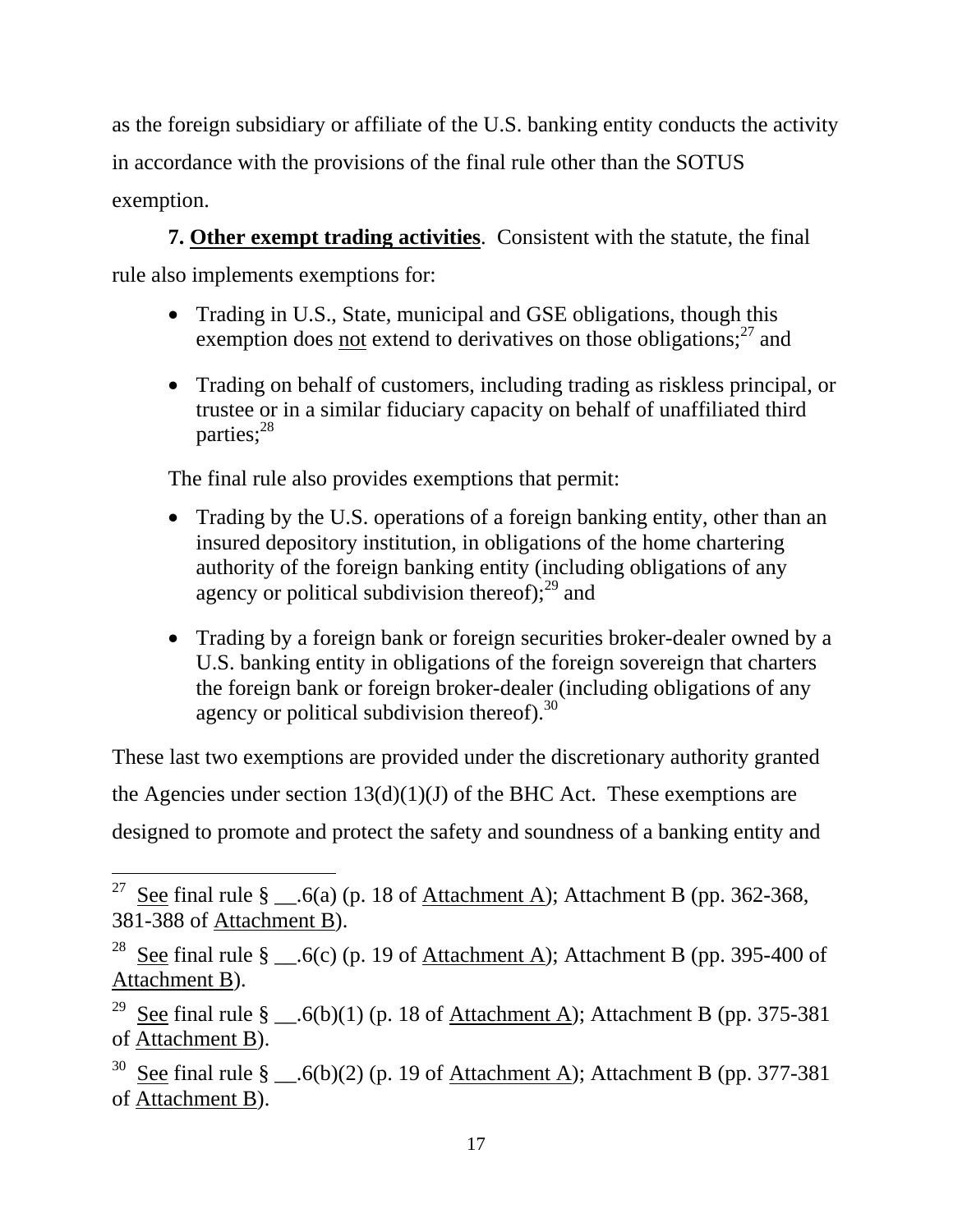the financial stability of the United States.<sup>31</sup> The first exemption promotes safety and soundness and financial stability by allowing the U.S. non-insured depository institution operations of foreign banking entities to facilitate the depth and liquidity of sovereign debt of the foreign sovereign that charters the foreign banking entity (roughly parallel to the exemption for trading in U.S. obligations). The second exemption similarly promotes safety and soundness and financial stability by allowing U.S. banking entities to own and operate banks and securities brokerdealers overseas that are permitted to facilitate liquidity in the sovereign debt of the foreign sovereign that charters that foreign entity. In both cases, the exemptions also facilitate the ability of a foreign entity to meet various regulatory and legal requirements in the foreign entity's home country.

The final rule also provides an exemption for trading in obligations of the FDIC, or any entity formed by or on behalf of the FDIC for purpose of facilitating the disposal of assets acquired or held by the FDIC in its corporate capacity or as conservator or receiver under the Federal Deposit Insurance Act or Title II of the Dodd-Frank Act.<sup>32</sup> An exemption that would allow banking entities to trade in these types of obligations would promote and protect the safety and soundness of banking entities and the financial stability of the United States by increasing the market for and liquidity of these instruments, thereby facilitating the FDIC's access to funding for resolutions and its ability to conduct receivership and conservatorship operations in an orderly and less costly manner. This would also limit the risks to the financial system generally and promote safety and soundness by strengthening the FDIC and its guarantee.

 $31$  See 12 U.S.C. § 1851(d)(1)(J).

<sup>&</sup>lt;sup>32</sup> See final rule § \_\_.6(a)(4) (p. 18 of Attachment A); Attachment B (pp. 368-381) of Attachment B).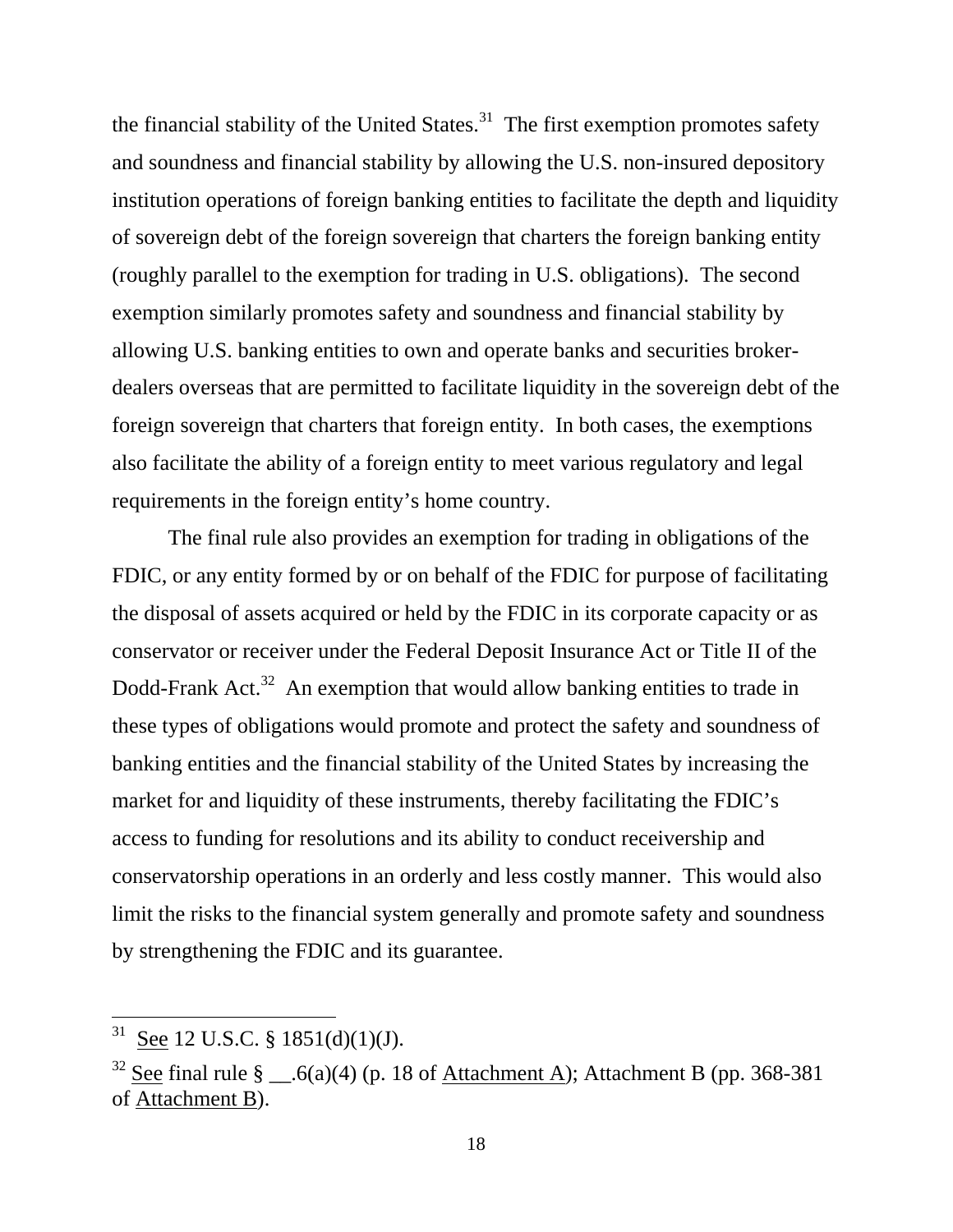# B. Prohibition and Restrictions on Ownership Interests in, and Certain Relationships with, Covered Funds

In addition to its prohibition on proprietary trading, section 13 of the BHC Act prohibits any banking entity from acquiring or retaining an ownership interest in, or having certain relationships with, a hedge fund or private equity fund.

**Definition of "covered fund."** Section 13(h)(2) of the BHC Act covers any entity that would be an investment company under the Investment Company Act of 1940 but for the exclusions under sections  $3(c)(1)$  or  $3(c)(7)$  of that Act,<sup>33</sup> or such similar funds as the Agencies may, by rule, determine. The proposal adopted this definition with little interpretation and extended its coverage to all commodity pools and certain foreign funds. Many commenters argued that the proposed definition of covered fund was overly broad and would lead to anomalous results inconsistent with the words, structure, and purpose of section 13. In particular, commenters urged different interpretations of the statute and requested that the final rule exclude a number of common corporate entities that may not conventionally be thought of as a "hedge fund" or "private equity fund," such as joint ventures, wholly-owned subsidiaries, and other entities that do not appear to be the focus of section 13. Commenters also argued that including all commodity pools would expand the definition of covered fund to include many commercial and other entities that are not hedge funds or private equity funds.

Staff of the Agencies believe that the language of section 13(h)(2) can best be interpreted to provide two alternative definitions of the entities covered by the statutory terms "hedge fund" and "private equity fund." Under this reading, the

<sup>&</sup>lt;sup>33</sup> The exclusions provided by section  $3(c)(1)$  and  $3(c)(7)$  are some of the most widely relied upon exclusions from the definition of investment company and exclude any issuer (i) whose securities are beneficially owned by not more than 100 persons, or (ii) the outstanding securities of which are owned exclusively by qualified purchasers, respectively. See 15 U.S.C.  $\S$ § 80a-3(c)(1) and (c)(7).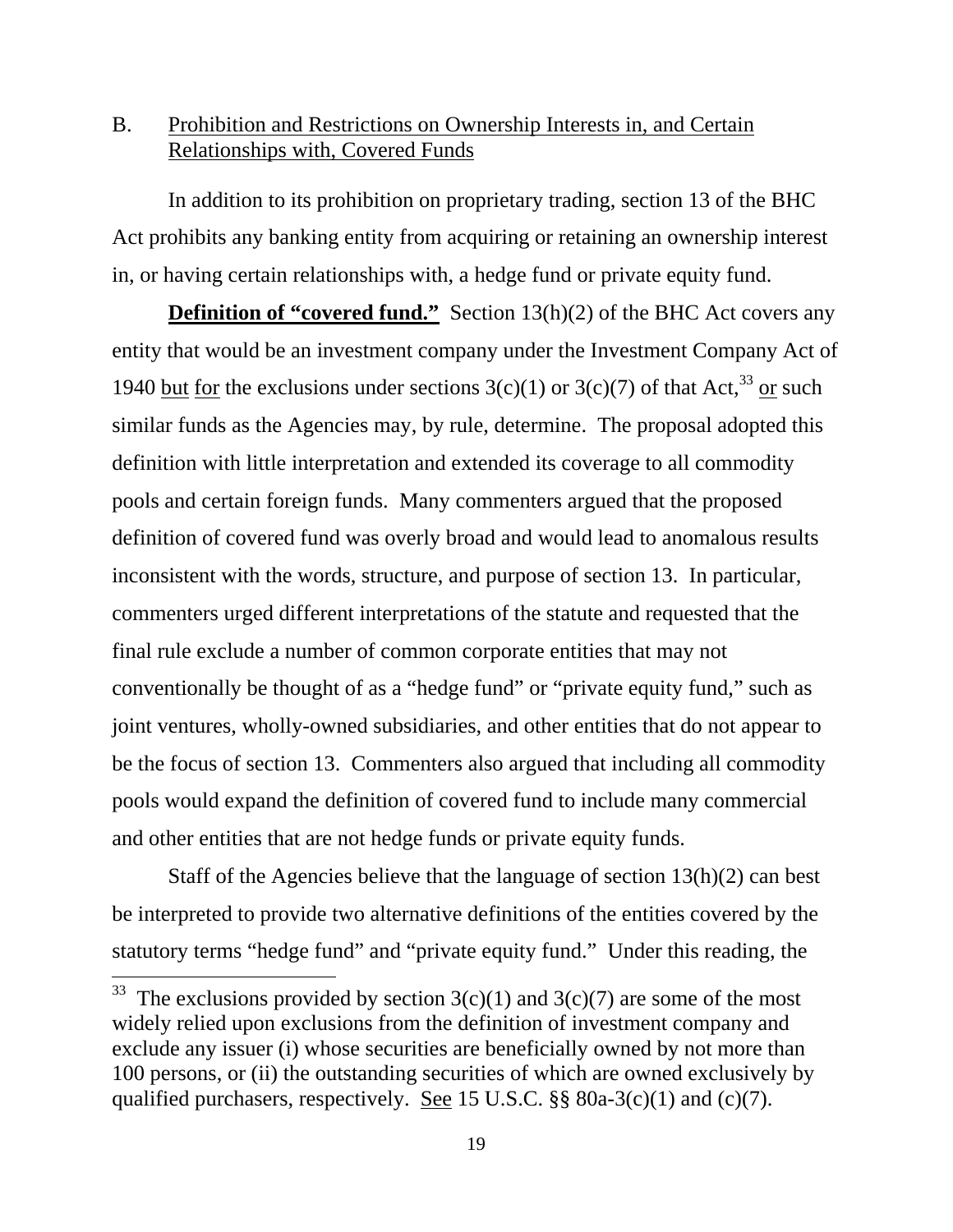the statute to define "hedge fund" and "private equity fund" in the final rule.<sup>34</sup> first part of section 13(h)(2) contains a base definition that references the noted exclusions under the Investment Company Act that would govern if the Agencies do not act under the second part which grants the Agencies the authority to adopt an alternate definition. As described in Appendix B, the final rule represents a determination by the Agencies to exercise the authority under the second part of

to U.S. covered funds. $35$ The final rule adopts a tailored definition of covered fund that covers issuers of the type that would be investment companies but for section  $3(c)(1)$  or  $3(c)(7)$  of the Investment Company Act. The final rule also covers commodity pools that share the characteristics of an entity excluded from the Investment Company Act under the exclusions in section  $3(c)(1)$  or  $3(c)(7)$  and foreign funds that are similar

The final rule also excludes from its coverage a number of entities that are not engaged in the types of investments or activities that section 13 of the BHC Act is designed to address. In particular, the final rule excludes from the definition of covered fund such entities as foreign public funds, wholly-owned subsidiaries; joint ventures that do not engage in investing money for others; acquisition vehicles; foreign pension or retirement funds; insurance company separate accounts; SBICs and public welfare investment funds; and registered investment companies.<sup>36</sup> The final rule also permits the Agencies, jointly, to rescind an exclusion if it is being used to evade the requirements of the statute or to exclude other entities from the definition of covered fund if appropriate.

 $34\,$ See Attachment B (p. 476-480 of Attachment B).

<sup>&</sup>lt;sup>35</sup> See final rule § \_\_.10(b) (pp. 24-25 of Attachment A); Attachment B (pp. 486-495 of Attachment B).

<sup>&</sup>lt;sup>36</sup> See final rule § \_\_\_.10(c) (pp. 25-31 of Attachment A); Attachment B (pp. 495-583 of Attachment B).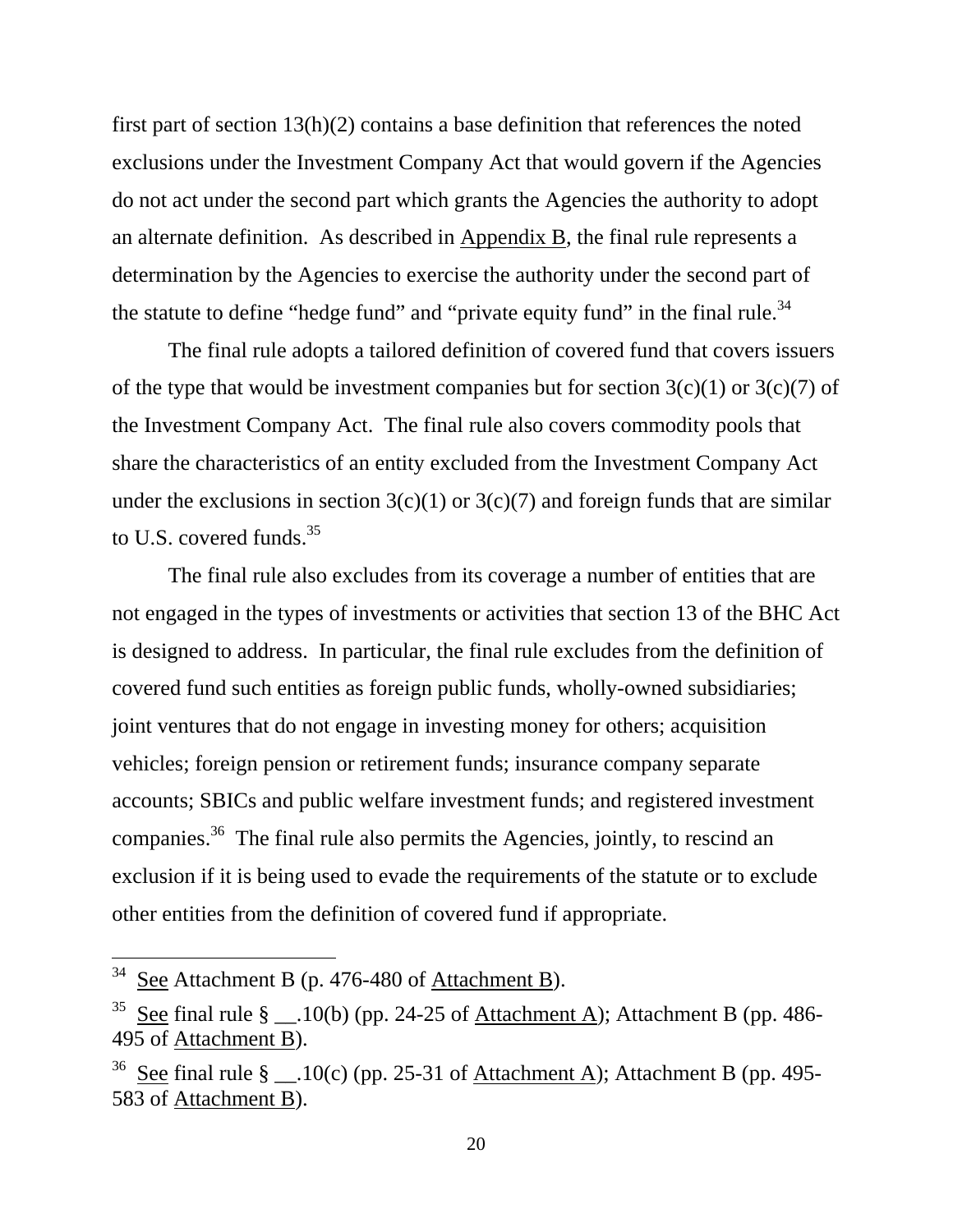# **Exemptions from the prohibition on ownership of a covered fund.**

The statute provides exemptions from the covered fund activities prohibition

for a number of activities, including:

- •Investing in a covered fund in connection with organizing and offering the covered fund for customers of the banking entity's trust, fiduciary, or advisory services;
- •Underwriting and market making-related activities that are designed not to exceed the reasonably expected near term demands of clients, customers, and counterparties;
- Risk-mitigating hedging activities;
- •Trading for the general account of a registered insurance company;
- Trading on behalf of customers;
- Sponsoring and investing in loan securitizations; $37$  and
- Any activity with a covered fund by a foreign banking entity solely outside of the United States.<sup>38</sup>

As with proprietary trading, section 13 permits the Agencies to exempt, by rule, any other activity or investment that the Agencies determine promotes and protects the safety and soundness of banking entities and the financial stability of the United States.<sup>39</sup>

**1. Permitted organizing and offering of a covered fund.** As provided in the statute, the final rule permits a banking entity to acquire and retain an ownership interest in a covered fund in connection with organizing and offering

 $37$  The statute contains a rule of construction which provides that nothing in section 13 of the BHC Act shall be construed to limit or restrict the ability of a banking entity to sell or securitize loans in a manner otherwise permitted by law. See 12 U.S.C. § 1851(g)(2).

 $38$  See 12 U.S.C. § 1851(d)(1).

<sup>&</sup>lt;sup>39</sup> See id. at § 1851(d)(1)(J).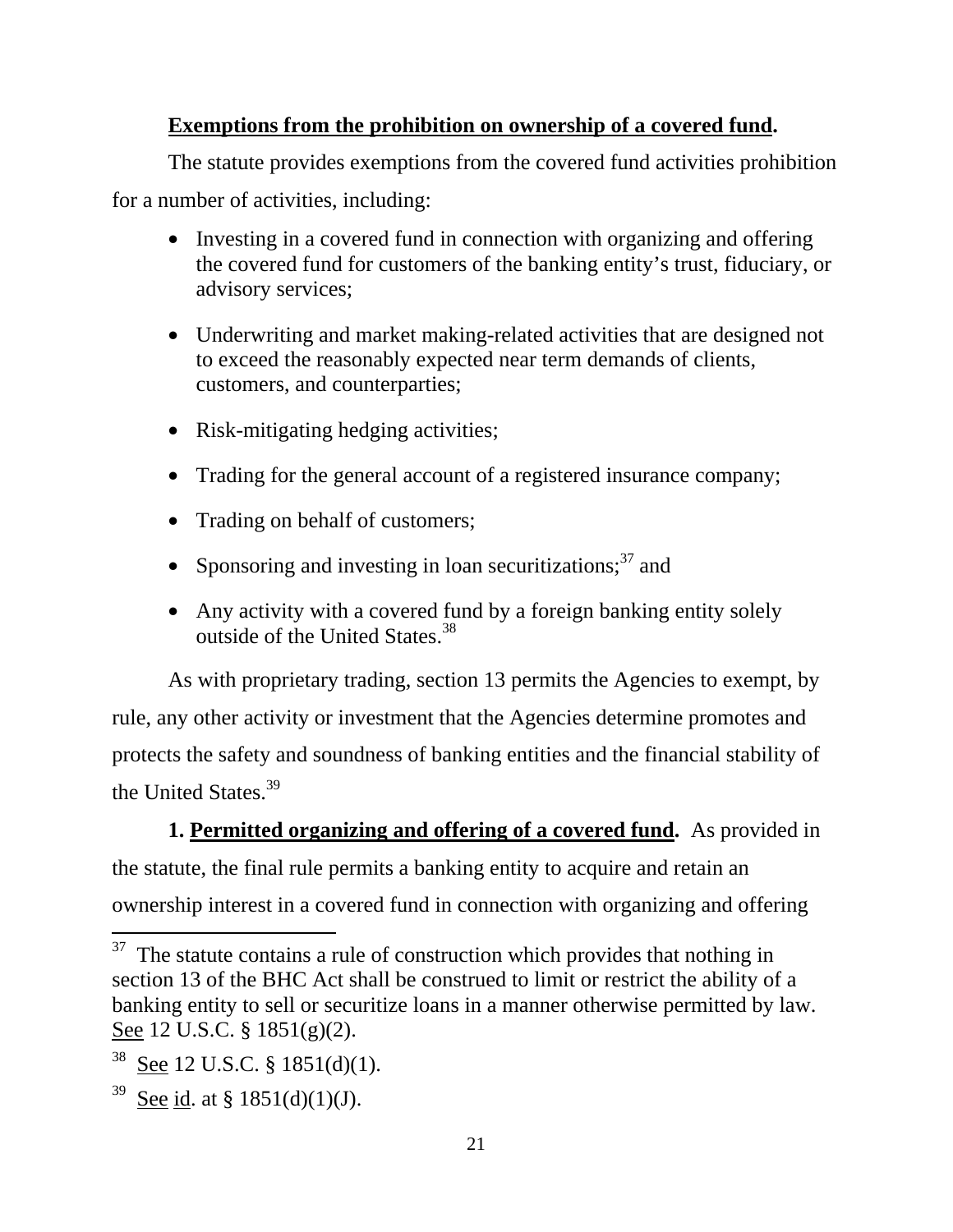through or in connection with the organization and offering of the covered fund.<sup>40</sup> the covered fund so long as certain requirements are met. In order to qualify for this exemption, a banking entity must provide bona fide trust, fiduciary, or advisory services, and may only offer ownership interests in the covered fund to customers of these trust, fiduciary or advisory services. Since the statute does not explicitly require that the customer relationship be pre-existing, the final rule provides that the customer relationship for these services may be established In order to ensure that a banking entity organizes and offers a covered fund for its customers and not to evade the restrictions contained in the statute, the final rule provides that the banking entity must develop a written plan or similar documentation outlining how the banking entity intends to provide advisory or similar services to its customers through the fund.

As provided in the statute, the final rule provides this exemption only if the banking entity does not directly or indirectly guarantee, assume, or otherwise insure the obligations or performance of the fund or any covered fund in which such fund invests. In addition, the banking entity must make specified written disclosures to investors,  $41$  and the fund may not share the same name or a variation of the same name with the banking entity for corporate, marketing, promotion, or

<sup>&</sup>lt;sup>40</sup> See final rule § \_\_.11(a)(2) (p. 34 of <u>Attachment A</u>); Attachment B (pp. 641-644 of Attachment B).

<sup>&</sup>lt;sup>41</sup> See final rule §§ \_\_.11(a)(5), (8) (p. 35 of <u>Attachment A</u>); Attachment B (pp. 646-647, 657-659 of Attachment B). The disclosures required by the final rule are designed to ensure that investors in the covered fund understand the nature of their investment and that any losses in the covered fund, other than the banking entity's permitted *de minimis* investment, are borne solely by investors in the covered fund and not by the banking entity.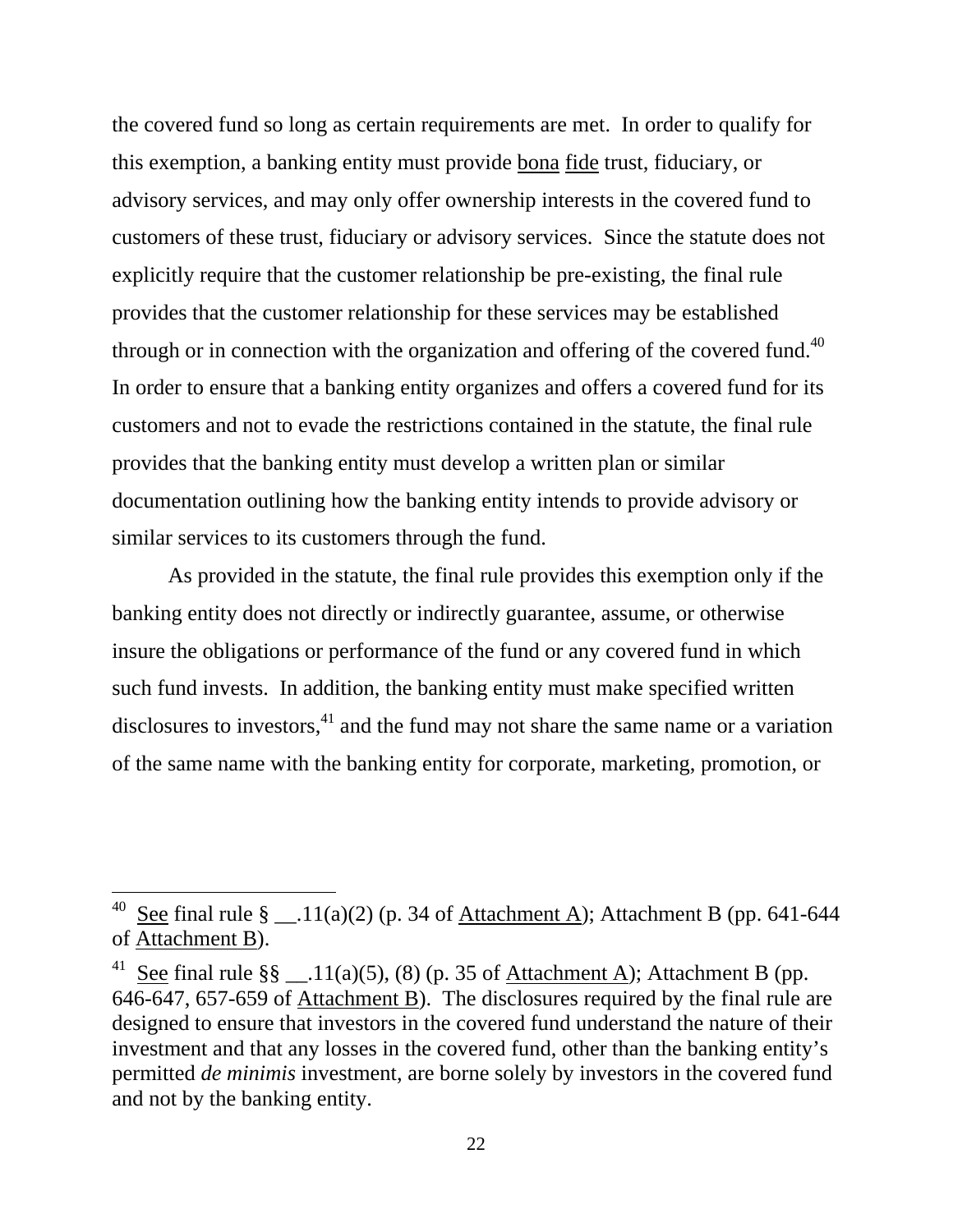other purposes or use the word "bank" in its name.<sup>42</sup> The banking entity is also subject to a number of investment limits discussed in more detail below.

soundness of a banking entity and the financial stability of the United States.<sup>43</sup> As noted above, section  $13(d)(1)(J)$  of the BHC Act permits the Agencies to grant an exemption to permit any activity that promotes and protects the safety and Using this authority, the final rule permits a banking entity to own an interest in a securitization vehicle that the banking entity organizes and offers so long as the banking entity complies with the restrictions noted above with two exceptions. First, the banking entity is not required to offer ownership interests only to customers of trust, fiduciary, or investment advisory services; unlike typical private equity or hedge funds, which generally are managed funds that reflect the investment advice of the banking entities, securitizations are typically static pools of assets acquired for investment. Without an exemption, banking entities would not be permitted to own an interest in securitizations that are covered funds and this valuable method of gathering capital to support non-security assets would be largely impossible. Second, as described more fully below, section 13 limits a banking entity's ownership of a covered fund to no more than 3 percent of the covered fund's ownership interests; however any securitizer (including a banking entity) for a securitization (including an issuer that is a covered fund) is required by section 15G of the Exchange Act (as added by the Dodd-Frank Act) to retain a

<sup>&</sup>lt;sup>42</sup> See final rule § \_\_.11(a)(6) (p. 35 of <u>Attachment A</u>); Attachment B (pp. 647-652 of Attachment B). Similar restrictions on namesharing with respect to a fund have been used previously by the Board in order to prevent customer confusion regarding the relationship between a bank holding company and a fund. See e.g., Bank of Ireland, 82 Fed. Res. Bull. 1129 (1996); 12 CFR 225.125.

<sup>&</sup>lt;sup>43</sup> See 12 U.S.C. § 1851(d)(1)(J).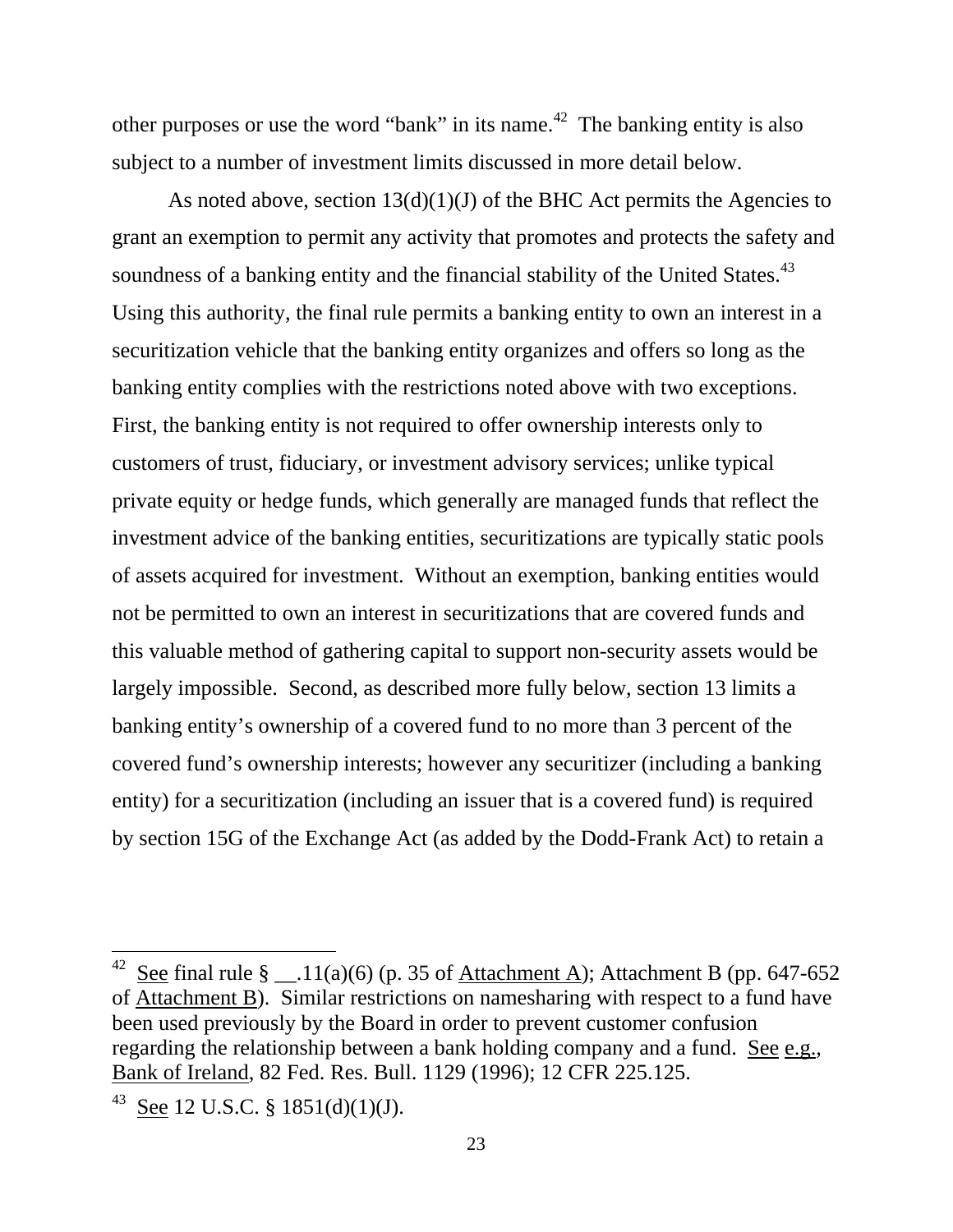permits a banking entity to meet that statutory requirement.<sup>44</sup> specified amount of risk in the securitization, typically 5 percent. The exemption

banking entity finances the purchase of those ownership interests.<sup>47</sup> **2. Permitted investments in a covered fund**. The statute and final rule permit a banking entity to invest any amount in a covered fund so long as the banking entity's investment in the fund does not, after one year from the date the fund is established, $45$  exceed 3 percent of the total outstanding ownership interests in the fund (the "per-fund limitation"). The final rule provides that this per-fund limitation is calculated based on both the number of ownership interests and the value of ownership interests held by the banking entity in a covered fund, compared to the number or value, respectively, of all investments or capital contributions made by all persons in that covered fund.<sup>46</sup> In calculating the perfund investment limitation, a banking entity must use fair market value of the interests in the fund or, if fair market value cannot be determined, historical cost. In order to prevent evasion of the limitations in section 13, the final rule attributes any ownership interest held by an employee or director of the banking entity if the

The final rule also provides that a banking entity that sponsors, has an advisory relationship with, or provides a guarantee to a covered fund must include

 $44$  See Credit Risk Retention, 76 FR 24,090 (Apr. 29, 2011).

<sup>&</sup>lt;sup>45</sup> See final rule § \_\_\_.12(a)(2)(i) (p. 37 of Attachment A); Attachment B (pp. 652-657 of Attachment B). As authorized by the statute, the final rule permits the Board to grant up to two, one-year extensions of the period in which a banking entity must conform its investment to the per-fund limitation. See final rule § \_\_.12(e) (pp. 41-43 of Attachment A); Attachment B (pp. 670-675, 715-718 of Attachment B).

<sup>&</sup>lt;sup>46</sup> See final rule § \_\_.12(b) (pp. 38-40 of <u>Attachment A</u>); Attachment B (pp. 675-690 of Attachment B).

<sup>&</sup>lt;sup>47</sup> See final rule § \_\_.12(b)(1)(iv) (p. 38 of <u>Attachment A</u>); Attachment B (pp. 706-709 of Attachment B).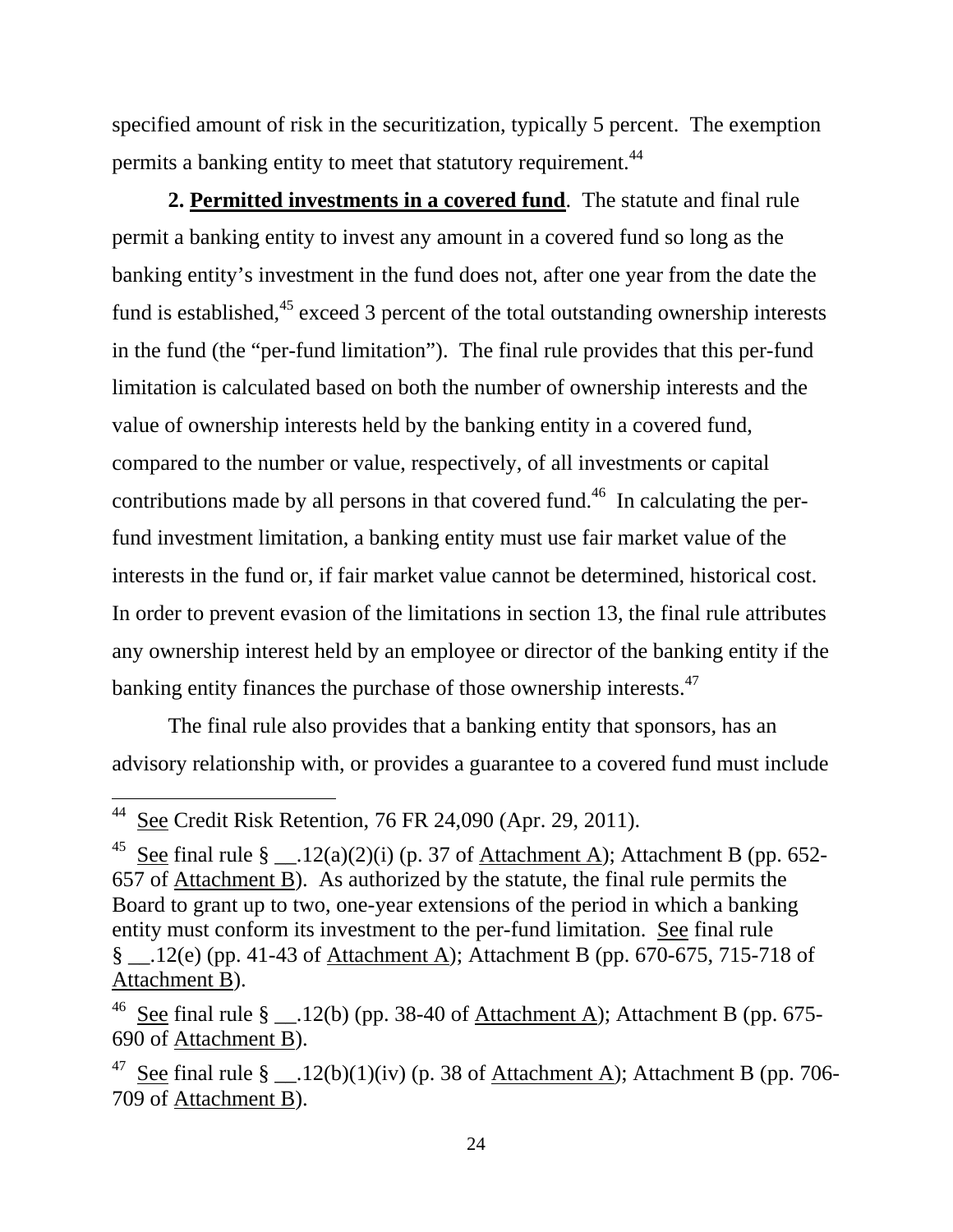any ownership interest it holds under the underwriting or market making exemptions in calculating compliance with the 3 percent per fund, aggregate total and capital deduction limitations governing ownership of covered funds. This would have the effect of limiting the aggregate amount of ownership interests of a covered fund that a banking entity may underwrite or make a market in to 3 percent of the ownership interests of the covered fund if the banking entity is simultaneously an investment advisor or sponsor of the covered fund.<sup>48</sup>

The final rule permits a banking entity to hold ownership interests in a securitization up to the amount required to comply with the minimum requirements of section 15G of the Exchange Act and any implementing regulations issued thereunder. Section 15G generally requires the securitizer to retain ownership interests that represent 5 percent of the risk of the securitization.

or characteristics that are indicative of ownership of a covered fund.<sup>49</sup> The limits in the statute apply to "ownership interests" in covered funds. The final rule defines "ownership interest" broadly to include any equity, partnership, or other similar interest in a covered fund that exhibits certain features

Many banking entities are compensated for advisory services they provide to a covered fund through a generally non-transferrable instrument or contract that is designed to incentivize the investment advisor to make profitable investments by fluctuating in value with the success of the fund. These restricted profit interests are designed to ensure that the interests of the investment advisor to a fund are aligned with the interests of the investors. The final rule provides an exclusion from the definition of "ownership interest" for these types of incentive

<sup>&</sup>lt;sup>48</sup> See final rule § \_\_.11(c) (p. 36 of <u>Attachment A</u>); Attachment B (pp. 664-669 of Attachment B).

<sup>&</sup>lt;sup>49</sup> See final rule § \_\_.10(d)(6) (pp. 32-33 of <u>Attachment A</u>); Attachment B (pp. 606-612 of Attachment B).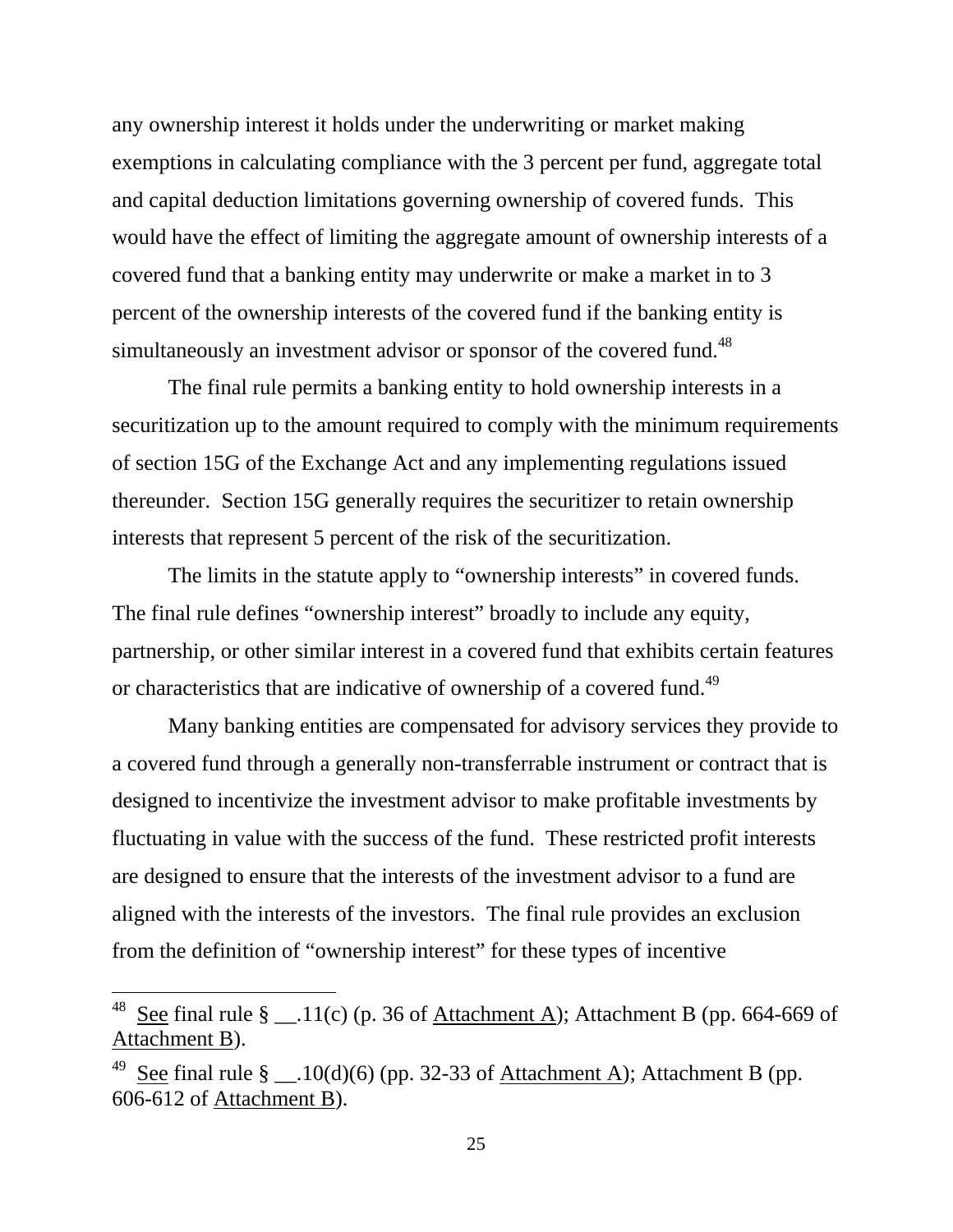arrangements. To be exempt, the interest must be provided to the banking entity or employee thereof solely as performance compensation for services provided by the banking entity or employee to the covered fund, and any profit, once allocated, must be distributed promptly after being earned or, if not distributed, may not share in subsequent investment gains of the fund (i.e., allocated profit may not be reinvested into the fund).<sup>50</sup> In addition, any funds provided in connection with acquiring or retaining the interest must be included for purposes of calculating the banking entity's permitted investment in the fund. Finally, the instrument may not be transferrable except under limited circumstances (such as to an affiliate, upon death of the employee, or upon sale of the business that provides advisory services to the fund).

The statute and the final rule also provide that a banking entity's aggregate investments in all covered funds may not exceed 3 percent of the banking entity's applicable tier 1 capital (the "aggregate funds limitation").<sup>51</sup> For purposes of determining the aggregate funds limitation, a banking entity must use the historical cost of its investments. In determining compliance with the aggregate funds limitation, any banking entity that calculates and reports tier 1 capital must apply the banking entity's tier 1 capital as of the last day of the most recent calendar quarter that has ended, as reported to the relevant Federal banking agency.<sup>52</sup> Since not all banking entities calculate and report tier 1 capital, the final rule provides that the aggregate funds limitation will be calculated for entities that are not

<sup>&</sup>lt;sup>50</sup> See final rule § \_\_\_.10(d)(6)(ii) (pp. 32-33 of Attachment A); Attachment B (pp. 616-621 of Attachment B).

<sup>&</sup>lt;sup>51</sup> See final rule § \_\_\_.12(c)(1) (p. 40 of Attachment A); Attachment B (pp. 690-695 Attachment B).

 $52$  See final rule § \_\_.12(c)(2)(i) (p. 40 of <u>Attachment A</u>); Attachment B (pp. 690-695, 711-715 of Attachment B).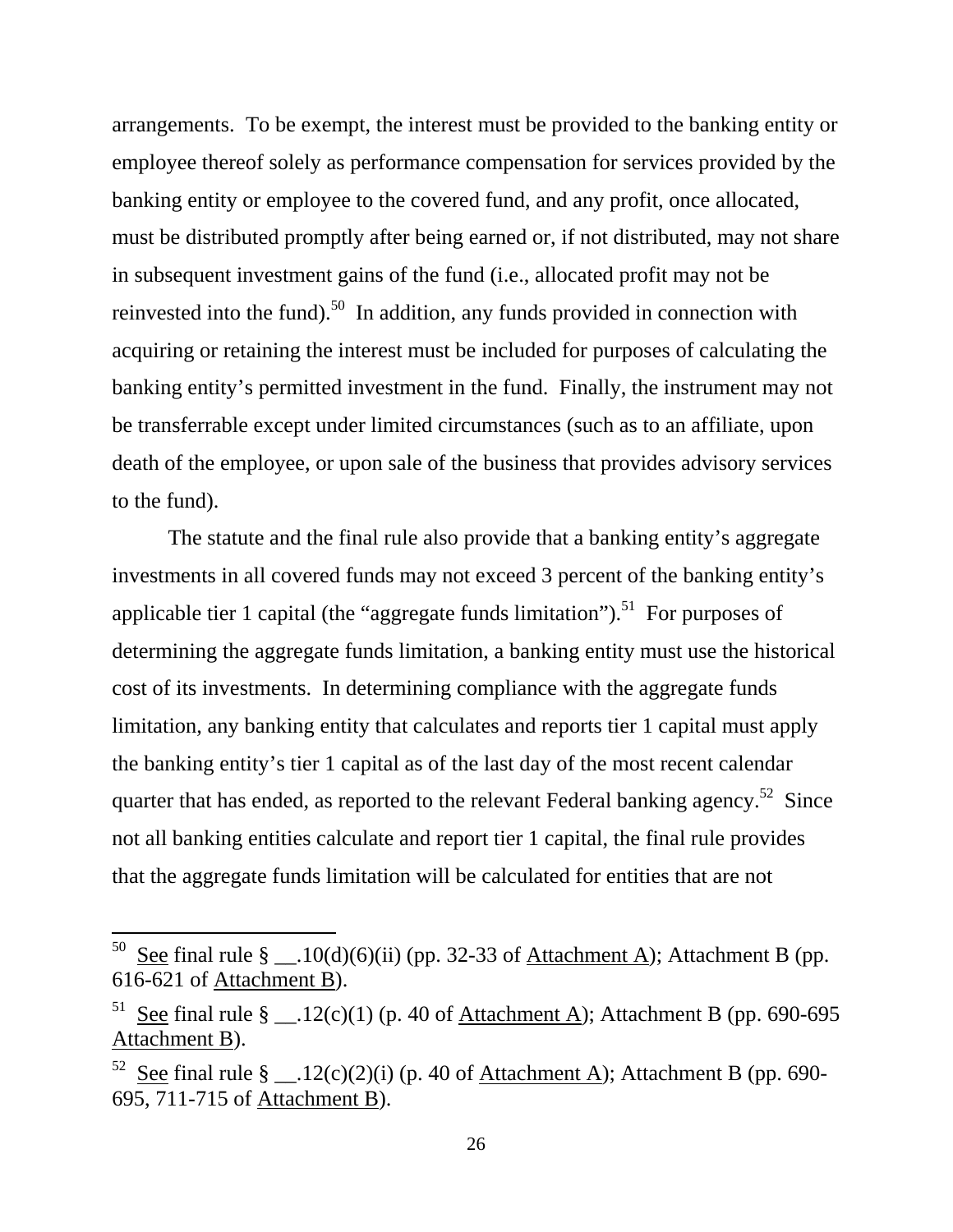quarter that has ended.<sup>53</sup> required to calculate and report tier 1 capital based on the shareholders' equity of the top-tier entity of the organization as of the last day of the most recent calendar

Additionally and consistent with the statute, the final rule requires that a banking entity's investment in a covered fund, including retained earnings, be deducted from the tier 1 capital of the banking entity for purposes of regulatory capital standards.<sup>54</sup> For purposes of this deduction, a banking entity must deduct the greater of fair market value or historical cost, including any earnings received.

the covered fund is offered for sale or sold to a resident of the United States.<sup>55</sup> **3. Permitted foreign covered fund activities**. As does the statute, the final rule permits a foreign banking organization to acquire or retain any ownership interest in, or act as sponsor to, a covered fund so long as the activity is: (i) conducted "solely outside of the United States"; and (ii) no ownership interest in

The final rule permits a foreign banking entity to rely on this exemption only if:

- •The banking entity (including relevant personnel) that makes the decision to invest or act as sponsor is not located in the United States;
- •The investment or sponsorship, including any related hedging transactions, is not accounted for as principal in the United States;
- •Ownership interests in the covered fund are not targeted to residents of the United States; and

<sup>&</sup>lt;sup>53</sup> See final rule § \_\_.12(c)(2)(ii) (pp. 40-41 of <u>Attachment A</u>); Attachment B (pp. 711-715 of Attachment B).

<sup>&</sup>lt;sup>54</sup> See 12 U.S.C. § 1851(d)(4)(B)(iii); final rule § \_\_.12(d) (p. 41 of <u>Attachment</u> A); Attachment B (pp. 695-701 of Attachment B).

<sup>&</sup>lt;sup>55</sup> See final rule § \_\_.13(b) (pp. 44-45 of Attachment A); Attachment B (pp. 724-744 of Attachment B).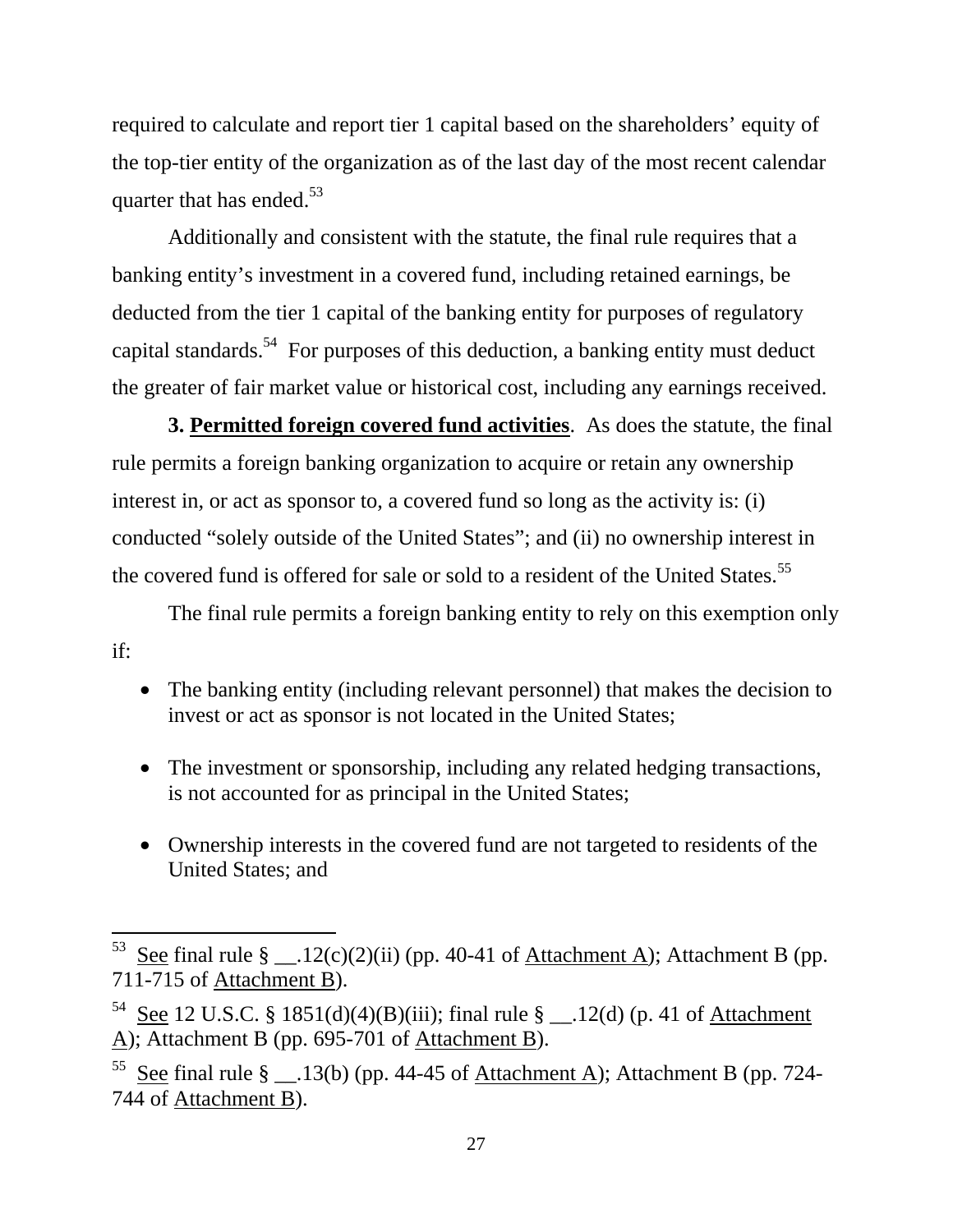• No financing for the banking entity's ownership or sponsorship is provided by a U.S. affiliate of the foreign banking entity.<sup>56</sup>

As with the exemption discussed above for foreign proprietary trading by foreign-based firms, this exemption is not available to U.S. banking entities or their foreign subsidiaries and affiliates. By statute, the prohibition on covered fund activities and investments applies to the consolidated, worldwide operations of U.S. firms.

**4. Other permitted covered fund activities**. The statute provides that it is not to be construed to limit or restrict the ability of a banking entity to sell or securitize loans in a manner otherwise permitted by law. Based on this provision, the final rule exempts loan securitizations that are comprised only of loans and related servicing assets. All other types of securitizations, including securitizations of securities (e.g., CDOs and municipal securities) or other assets (e.g., real estate or intellectual property) may be covered funds under the rule.

In addition to the activities specified above, the final rule permits the use of ownership interests in a covered fund as a hedging instrument only if the hedging activity is directly connected to a compensation arrangement with an employee who directly provides investment advisory or other services to the covered fund.<sup>57</sup>

<sup>56</sup> The final rule would, however, allow a U.S.-based employee or subsidiary of the foreign banking entity to perform so-called "back office" administrative functions, such as clearing and settlement or maintaining and preserving records of the fund, so long as the employee or subsidiary is solely involved in providing administrative services to, and does not have any customer relationship with investors in the fund, and the transaction is not booked on the accounts of a U.S. entity.

 $57$  This authority and the relevant limitations associated with it are discussed in greater detail on pages 15-17 of Attachment A. See final rule § \_\_.13(a) (pp. 43- 44 of Attachment A); Attachment B (pp. 718-724 of Attachment B).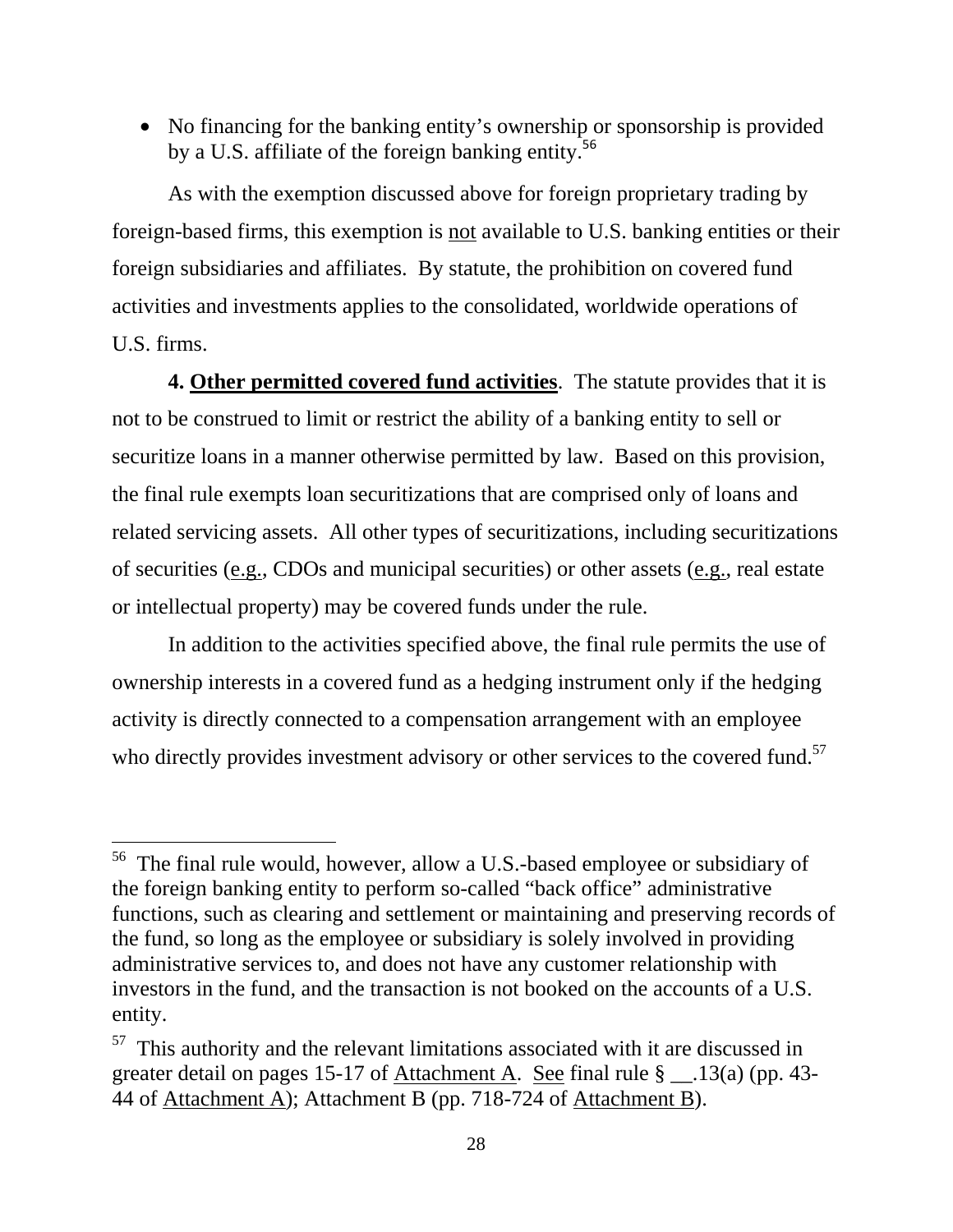The final rule permits a banking entity that is an insurance company or an affiliate of the insurance company to acquire or retain an ownership interest in, and act as sponsor to, a covered fund for the general account or a separate account of a regulated insurance company.<sup>58</sup>

## **5. Limitations on permitted covered fund activities and investments.**

sponsored or advised by the banking entity (a so-called "second-tier fund"). $^{60}$ The statute prohibits any banking entity that serves as the investment manager, adviser, or sponsor to a covered fund from entering into a transaction with the covered fund that would be a covered transaction for purposes of section 23A of the Federal Reserve Act.<sup>59</sup> The statute does not incorporate the general exemption provided in section 23A for transactions that represent less than 10 percent of the banking entity's capital and surplus. Instead, the statute and the final rule provide only a narrow exemption to this general prohibition for a prime brokerage transaction with a covered fund that is owned by another covered fund

Permitted prime brokerage transactions would be subject to section 23B of the Federal Reserve Act. Therefore, these permitted relationships must be on terms and under circumstances that are substantially the same or at least as favorable to the banking entity as those prevailing at the time for comparable

 $\overline{a}$ 

See final rule  $\S$  \_\_.14(a)(2) (p. 46 of Attachment A). The final rule defines prime brokerage transaction to include any transactions that would be a covered transaction, as defined in section 23A(b)(7) of the Federal Reserve Act, that is provided in connection with custody, clearance and settlement, securities borrowing or lending services, trade execution, financing, or data, operational, and administrative support. See final rule  $\S$  \_\_.10(d)(7) (p. 33 of Attachment A); Attachment B (pp. 757-763 of Attachment B).

<sup>&</sup>lt;sup>58</sup> See final rule § \_\_.13(c) (pp. 45-46 of <u>Attachment A</u>); Attachment B (pp. 744-749 of Attachment B).

<sup>&</sup>lt;sup>59</sup> See 12 U.S.C. § 1851(f)(3); final rule § \_\_.14(a)(1) (p. 46 of Attachment A); Attachment B (pp. 749-763 of Attachment B).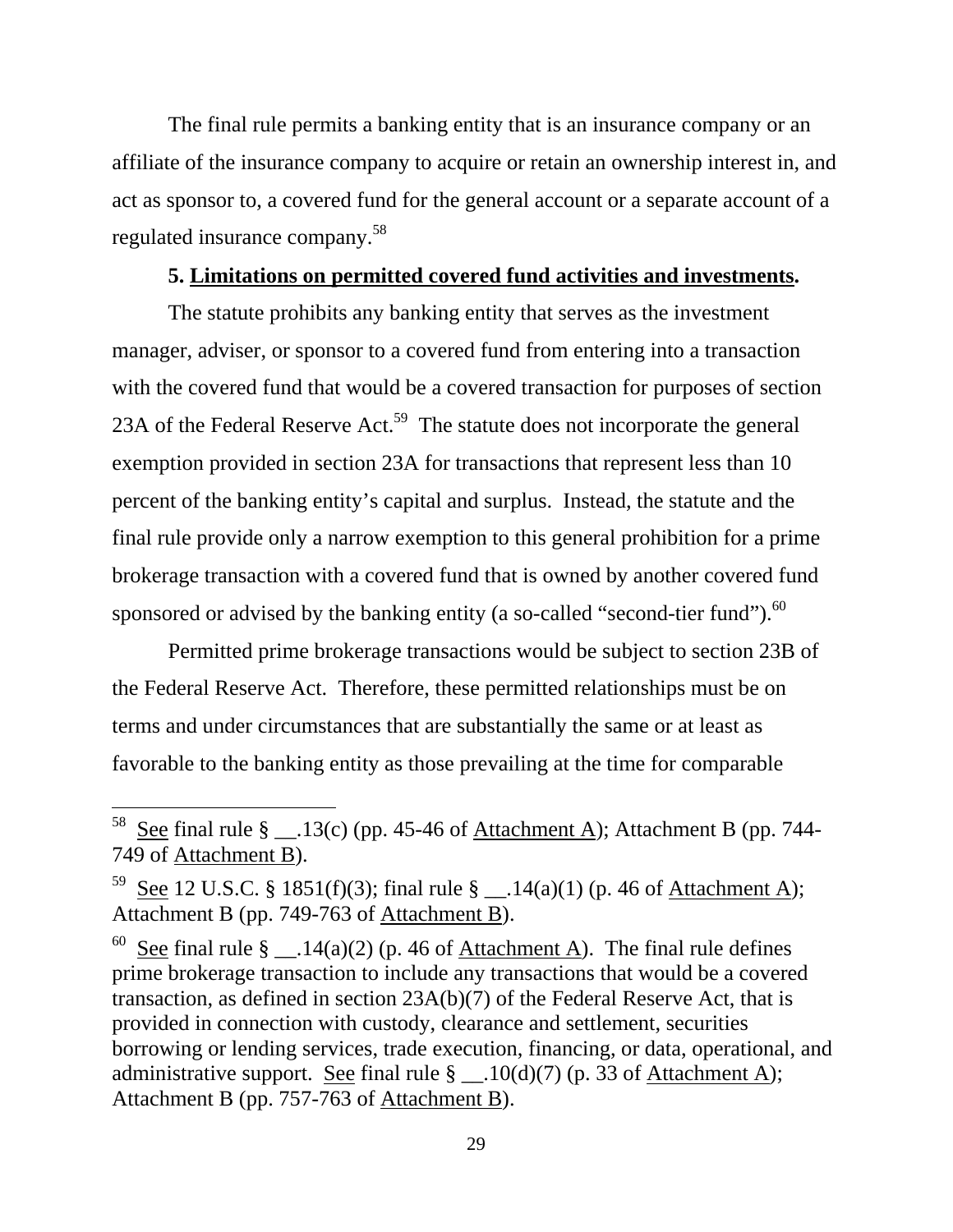transactions with or involving other unaffiliated companies, or that in good faith would be offered or would apply to unaffiliated companies.<sup>61</sup>

As under the statute, the final rule does not incorporate or reference the exemptions contained in section 23A of the Federal Reserve Act or the Board's Regulation W. The exemptions for these transactions are not included in the definition of covered transactions in section 23A (which is the term referenced by section 13 of the BHC Act); rather, the exemptions are in a different subsection of section 23A and provide an exemption from only some (but not all) of the provisions of section  $23A$ <sup>62</sup>. Therefore, the final rule does not incorporate the exemptions in section 23A.

Similarly, the final rule incorporates the statutory language as written, which provides that a banking entity subject to section 13(f) may not enter into a transaction with the fund that would be a covered transaction as defined under section  $23A$ <sup>63</sup>. Therefore, the final rule does not prohibit a banking entity from extending credit to a customer secured by shares of a covered fund (as well as, perhaps, other securities) held in a margin account.

#### C. Restrictions on all permitted activities

The statute prohibits a banking entity from engaging in an activity or making an investment if the activity or investment would pose a threat to the safety and soundness of the banking entity or to the financial stability of the United States, or

<sup>&</sup>lt;sup>61</sup> See final rule §§ \_\_\_.14(b), (c) (pp. 46-47 of Attachment A); Attachment B (pp. 762-763 of Attachment B).

<sup>&</sup>lt;sup>62</sup> See 12 U.S.C. § 371c(b)(7); <u>see also</u> 12 U.S.C. § 371c-1(a)(2)(B) (including the sale of securities or other assets to an affiliate as a transaction subject to section 23B); Attachment B (pp. 752-756 of Attachment B).

 $63$  See 12 U.S.C. § 1851(f)(1).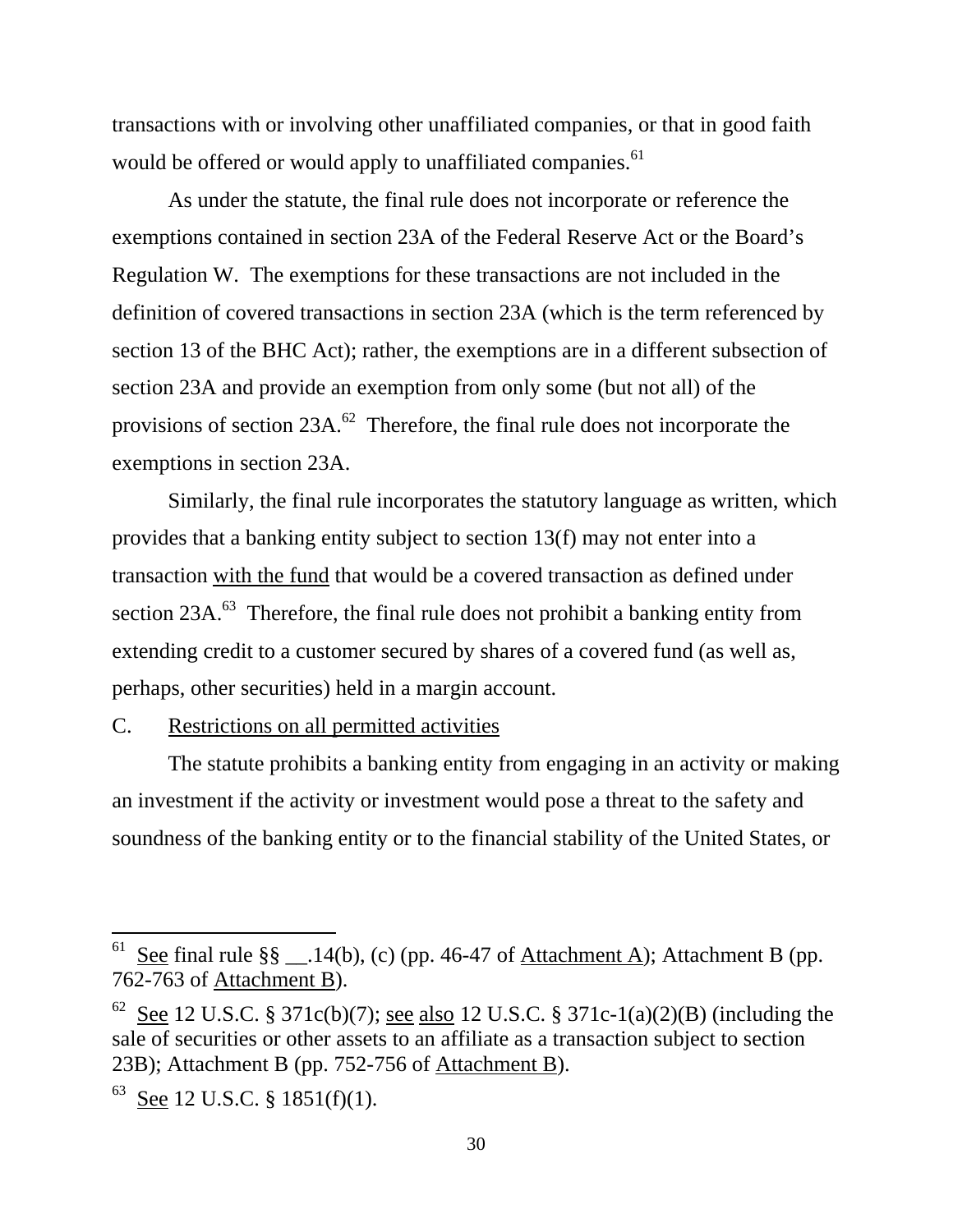customers, client or counterparties" or "high-risk assets or trading strategies."<sup>64</sup> if the activity or investment involves a "material conflict of interest with

such as physical separation of personnel or functions, that address the conflict.<sup>65</sup> Under the final rule, a banking entity would have a "material conflict of interest" if the banking entity's interests are materially adverse to the interests of its client, customer, or counterparty in a transaction or activity, unless the banking entity (i) makes timely disclosure to the client, customer or counterparty of clear and meaningful information regarding the conflict, or (ii) uses information barriers,

The final rule also prohibits any transaction or activity that would result, directly or indirectly, in a material exposure by the banking entity to high-risk assets or high-risk trading strategies, each of which are defined as a transaction or strategy that would substantially increase the likelihood that the banking entity would incur a substantial financial loss or would pose a threat to the financial stability of the United States.<sup>66</sup> Given that the rapidly-evolving and dynamic nature of the markets would likely render a specific list obsolete or susceptible to arbitrage over time, the final rule does not include a specific list of prohibited material conflicts of interest, high-risk assets, and high-risk trading strategies. Instead, the final rule contemplates that the Agencies would rely on the supervisory process to identify these conflicts, assets, and strategies.

<sup>&</sup>lt;sup>64</sup> See 12 U.S.C. § 1851(d)(2); Attachment B (pp. 432-462, 763-765 of Attachment B).

<sup>&</sup>lt;sup>65</sup> See final rule §§ \_\_.7(b), 15(b) (pp. 22-23, 48 of <u>Attachment A</u>); Attachment B (pp. 434-457 of Attachment B). The final rule does not address instances where a banking entity makes a material misrepresentation to its client, customer, or counterparty in connection with a transaction or activity, since such transactions or activity appear to involve fraud rather than a conflict of interest and are illegal in the first instance.

<sup>&</sup>lt;sup>66</sup> See final rule §§ \_\_.7(c), 15(c) (pp. 23, 48 of <u>Attachment A</u>); Attachment B (pp. 457-462 of Attachment B).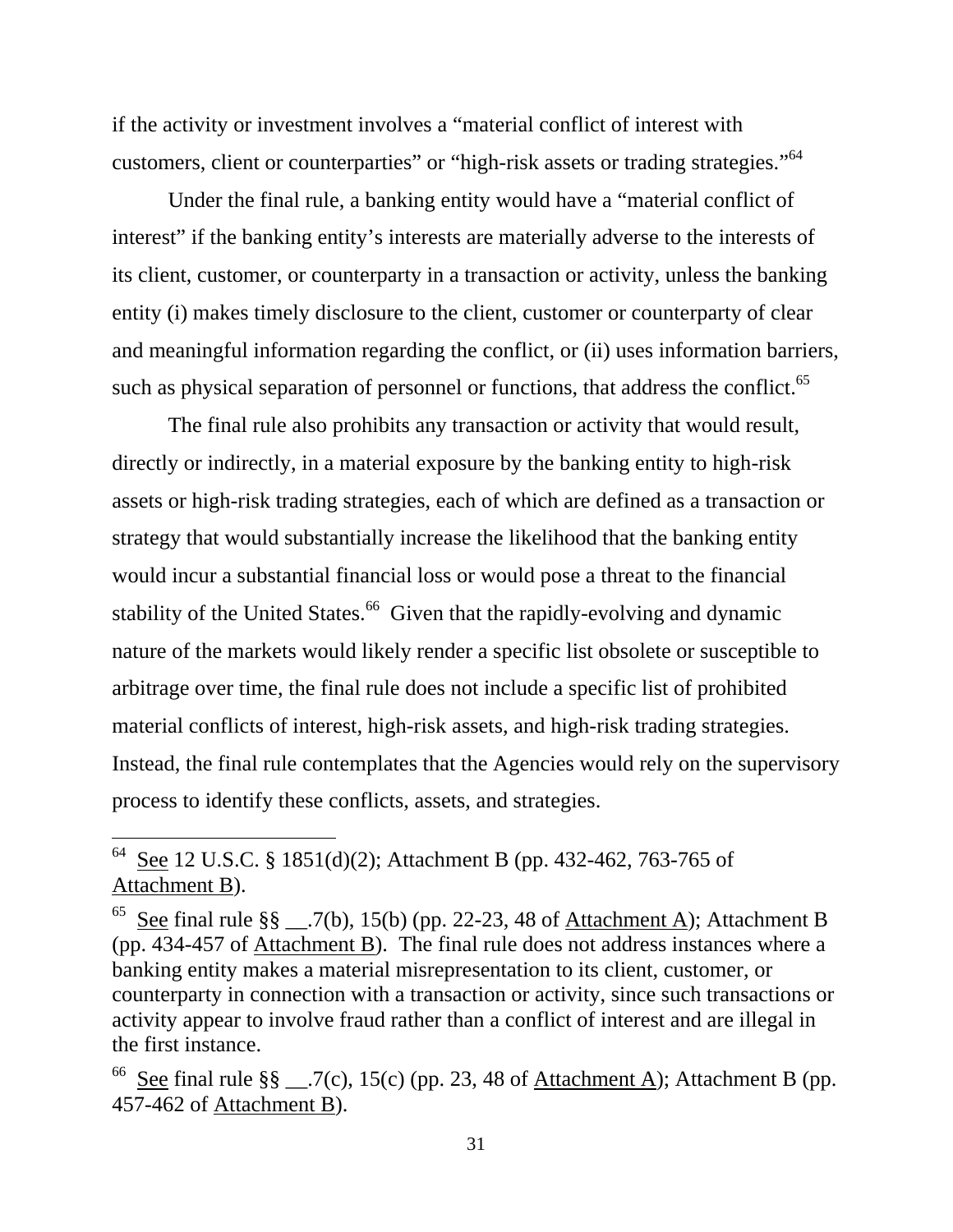#### D. Compliance Program Requirements and Rulemaking Framework

The final rule requires banking entities engaged in proprietary trading or covered fund activities and investments to develop and provide for the continued administration of a compliance program reasonably designed to ensure and monitor compliance with the final rule and section 13 of the BHC Act. The compliance program requirements have been tailored under the final rule to the size and complexity of the banking entity.

To minimize burden, the final rule provides that a banking entity that does not engage in covered trading activities (other than trading in U.S. government or agency obligations, obligations of specified government sponsored entities, and state and municipal obligations) or covered fund activities and investments is not required to establish a compliance program prior to becoming engaged in such activities or making such investments. $67$  In addition, to minimize burden on smaller banking entities, a banking entity with total consolidated assets of \$10 billion or less that engages in covered trading activities and/or covered fund activities may satisfy the compliance program requirements of the final rule by including in its existing compliance policies and procedures appropriate references to the requirements of section 13 and the final rule and adjustments as appropriate given the activities, size, scope and complexity of the banking entity.<sup>68</sup>

For banking entities with \$10 billion or more in total assets, the final rule specifies six elements that each compliance program must, at a minimum, include. Those elements are:

 $^{67}$  See final rule § \_\_.20(f)(1), (p. 51 of <u>Attachment A</u>); Attachment B (pp. 779-781 of Attachment B).

<sup>&</sup>lt;sup>68</sup> See final rule § \_\_.20(f)(2), (p. 51 of Attachment A); Attachment B (pp. 779-781 of Attachment B).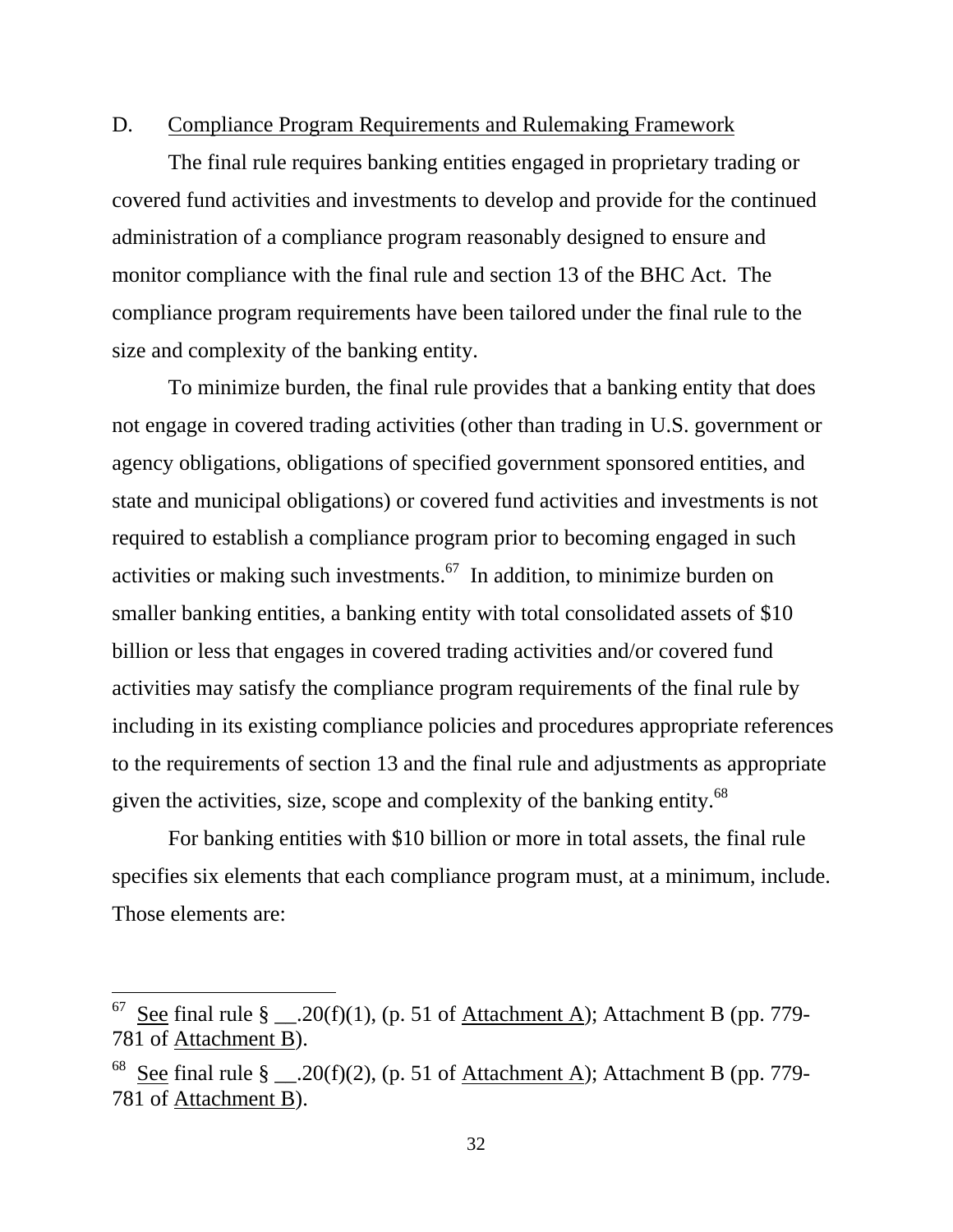- •Written policies and procedures that establish trading and exposure limits for the activities conducted by the banking entity and are designed to ensure compliance with the requirements of the final rule;
- Internal controls;
- •A management framework that delineates responsibility and accountability for compliance with the final rule;
- Independent testing and audit;
- Training; and

 $\overline{a}$ 

• Recordkeeping. $69$ 

For any banking entity with significant covered trading or covered fund operations,<sup>70</sup> the final rule requires that the compliance program satisfy a variety of additional requirements and minimum standards generally designed to ensure that the banking entity has robust risk management processes, remediation processes, independent testing and reporting, and other compliance controls to govern its covered trading and covered fund activities.<sup>71</sup> Among these enhanced requirements is that the CEO of a banking entity with significant trading or covered funds activities or investments must, annually, attest in writing to the relevant agency that the banking entity has in place a compliance program reasonably designed to achieve compliance with section 13 and the final rule.

CEO attestation and other enhanced minimum standards are applicable to any banking entity that has reported total consolidated assets as of the previous calendar year end of \$50 billion of more or, in the case of a foreign banking entity,

See final rule  $\S$  \_\_\_.20(a), (b) (pp. 48-49 of Attachment A); Attachment B (pp. 775-779 of Attachment B).

<sup>&</sup>lt;sup>70</sup> See final rule § \_\_.20(c); Appendix B (pp. 781-790 of <u>Attachment B</u>).

<sup>&</sup>lt;sup>71</sup> See final rule § \_\_.20(c), Appendix B (pp. 49, 62-71 of Attachment A); Attachment B (pp. 790-806 of Attachment B).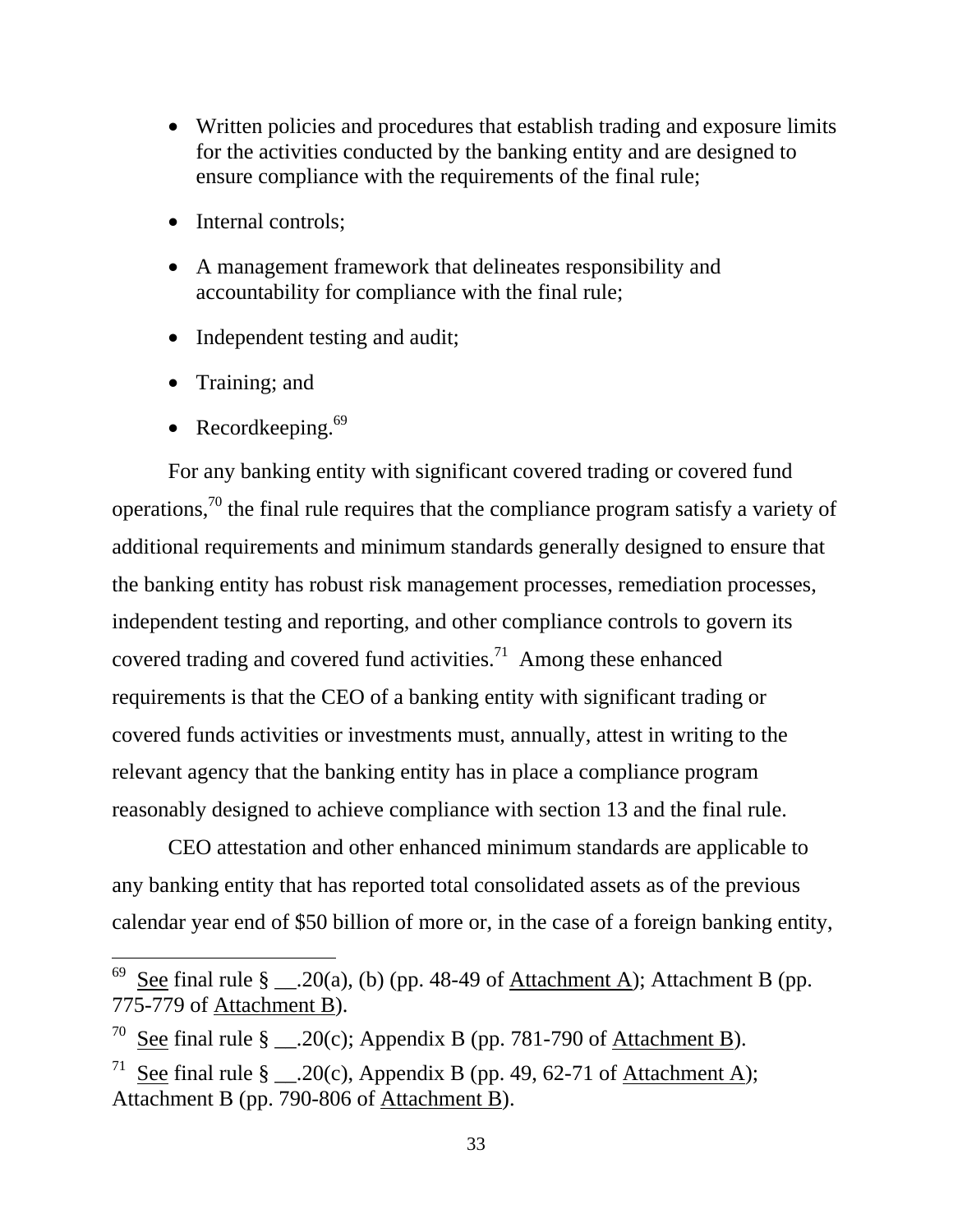has total U.S. assets as of the previous calendar year end of \$50 billion or more (including all subsidiaries, affiliates, branches and agencies of the foreign banking entity operating, located or organized in the United States). They are also applicable to any banking entity that is subject to the metrics reporting requirements of Appendix A of the final rule as explained below or that the appropriate agency notifies in writing that it is subject to the additional standards.

The application of detailed minimum standards for these types of banking entities is intended to reflect the heightened compliance risks of significant covered trading activities of covered fund activities and investments and to provide clear, specific guidance to such banking entities regarding the compliance measures that would be required under the final rule.

## E. Metrics Reporting.

 $\overline{a}$ 

The final rule requires banking entities with significant trading operations to furnish the relevant Agency a variety of metrics designed to help firms and regulators monitor and identify prohibited proprietary trading and high risk trading strategies.<sup>72</sup> In order to minimize burden and give full effect to the conformance period provisions of section 13, the reporting requirements are applied in a graduated manner, with only the very largest firms required to report metrics. The final rule requires reporting of these metrics beginning with data for July 2014. In particular, a banking entity must comply with the metrics reporting requirements only if the banking entity has worldwide trading assets and liabilities (excluding trading assets and liabilities involving obligations of or guaranteed by the U.S. government or any agency of the United States) of \$50 billion or more; with respect to a foreign banking entity, the same threshold is applied to the trading assets and liabilities of the U.S. operations of the foreign banking entity.

<sup>&</sup>lt;sup>72</sup> See final rule Appendix A (pp. 53-61 of <u>Attachment A</u>); Attachment B (pp. 806-855 of Attachment B).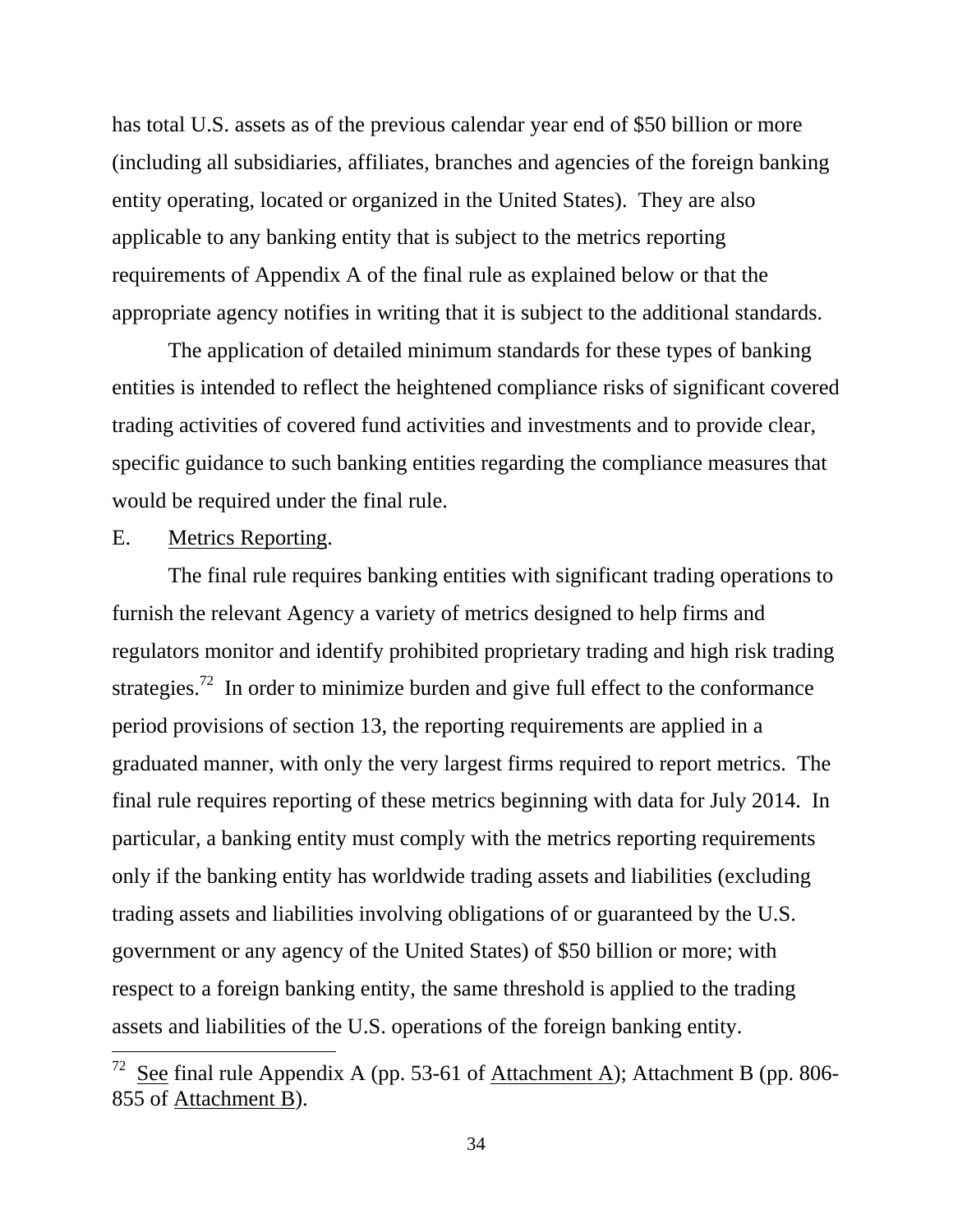Beginning on April 30, 2016, this threshold drops to \$25 billion in applicable trading assets and liabilities; and then to \$10 billion beginning on December 31, 2016. The preamble states that the Agencies will revisit the metrics and revise them as necessary based on data received by September 30, 2015. Approximately 8 U.S. banking entities and 16 foreign banking entities would meet the \$10 billion threshold.

The final rule reduces the number of metrics to be reported from 17 to 7 that provide the most useful information about a trading desk's activity.<sup>73</sup> These metrics include:

- Risk and position limits and usage;
- Risk factor sensitivities:
- Value-at-risk and stress VaR;
- Comprehensive profit and loss attribution;
- Inventory turnover;
- Inventory aging; and

 $\overline{a}$ 

• Customer facing trade ratio – trade count based and value based.

The preamble to the final rule makes clear that metrics are designed to be a tool for triggering further scrutiny by banking entities and examiners in their evaluation of whether a banking entity is engaging in prohibited proprietary trading, engaging in high risk trading strategies, or maintaining exposures to high risk assets. The final rule does not propose specific thresholds for individual metrics.<sup>74</sup>

<sup>&</sup>lt;sup>73</sup> See final rule Appendix A (pp. 53-61 of <u>Attachment A</u>); Attachment B (pp. 823-855 of Attachment B).

<sup>&</sup>lt;sup>74</sup> See Attachment B (pp. 827-828 of Attachment B).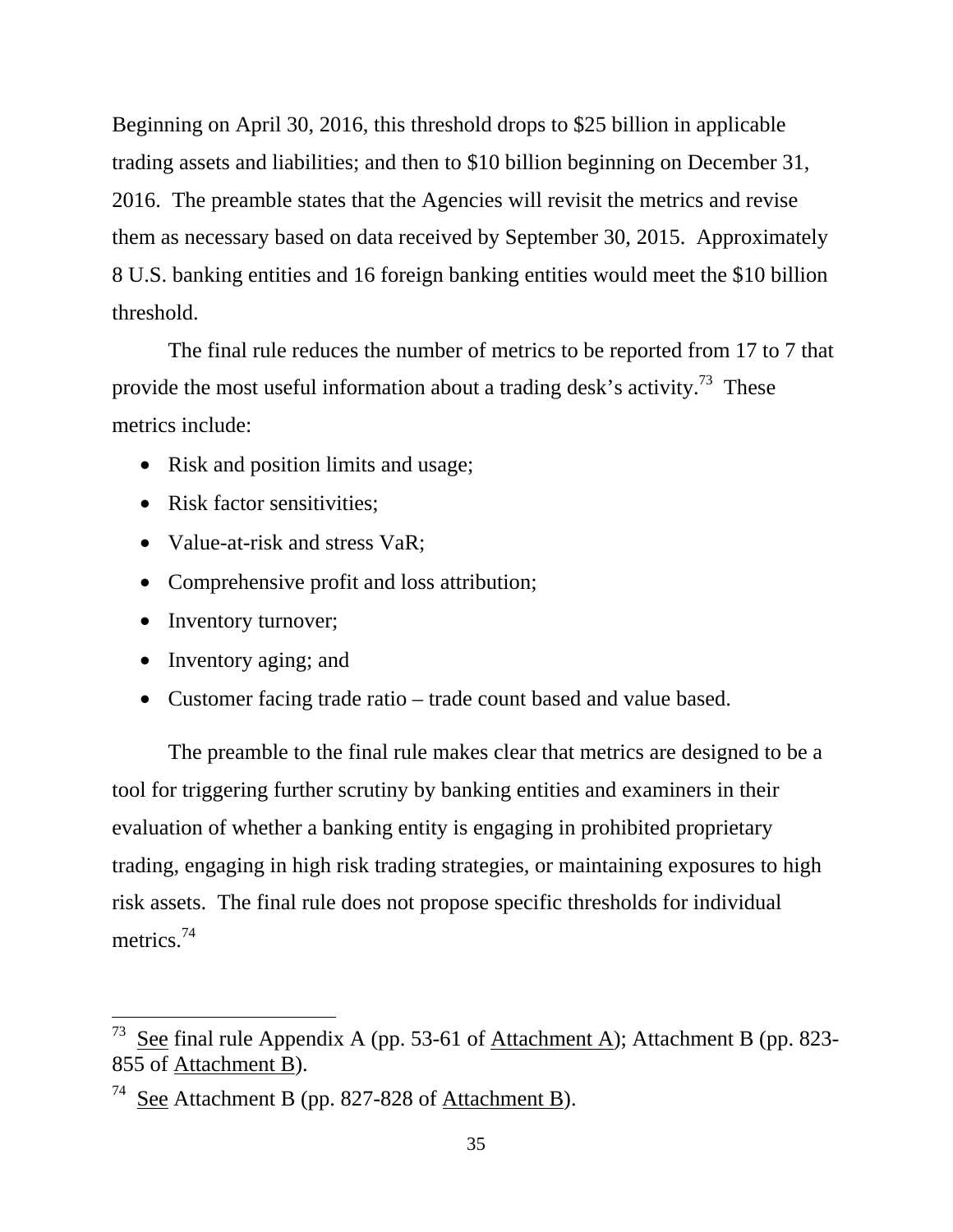Although the quantitative measurements include many that banking entities already calculate for internal risk management or other purposes (e.g., Value-at-Risk or risk factor sensitivities), calculating and reporting the metrics according to the standardized specifications described in the final rule is likely to require banking entities to create and implement new processes. Creating and implementing these processes may entail, even for the largest firms, compliance costs and burdens.75

Accordingly, the final rule delays the reporting requirements for these metrics until July 2014. These requirements have been included because they represent an effective means of faithfully implementing and enforcing the statutory prohibition on proprietary trading short of prescribing specific, standardized limits on the amount of inventory or principal risk that an underwriter or market maker may retain, which would be likely to unduly constrain the efficiency and liquidity of trading markets.<sup>76</sup>

#### F. Conformance Provisions.

period, one year at a time, for a total of no more than three additional years.<sup>78</sup> As noted above, the restrictions and prohibitions of section 13 of the BHC Act became effective on July 21, 2012.<sup>77</sup> The statute provides banking entities a period of two years to conform their activities and investments to the requirement of the statute. Section 13 also permits the Board to extend this conformance

 $75$  As noted above, the final rule would not require smaller, less-complex banking entities to calculate or report such quantitative measurements.

 $76$  See Attachment B (pp. 823-828 of Attachment B).

 $77$  See 12 U.S.C. 1851(c)(1).

<sup>&</sup>lt;sup>78</sup> See 12 U.S.C. 1851(c)(2); see also Conformance Period for Entities Engaged in Prohibited Proprietary Trading or Private Equity Fund or Hedge Fund Activities, 76 FR 8265 (Feb. 14, 2011) (citing 156 Cong. Rec. S5898 (daily ed. July 15, 2010) (statement of Sen. Merkley)).